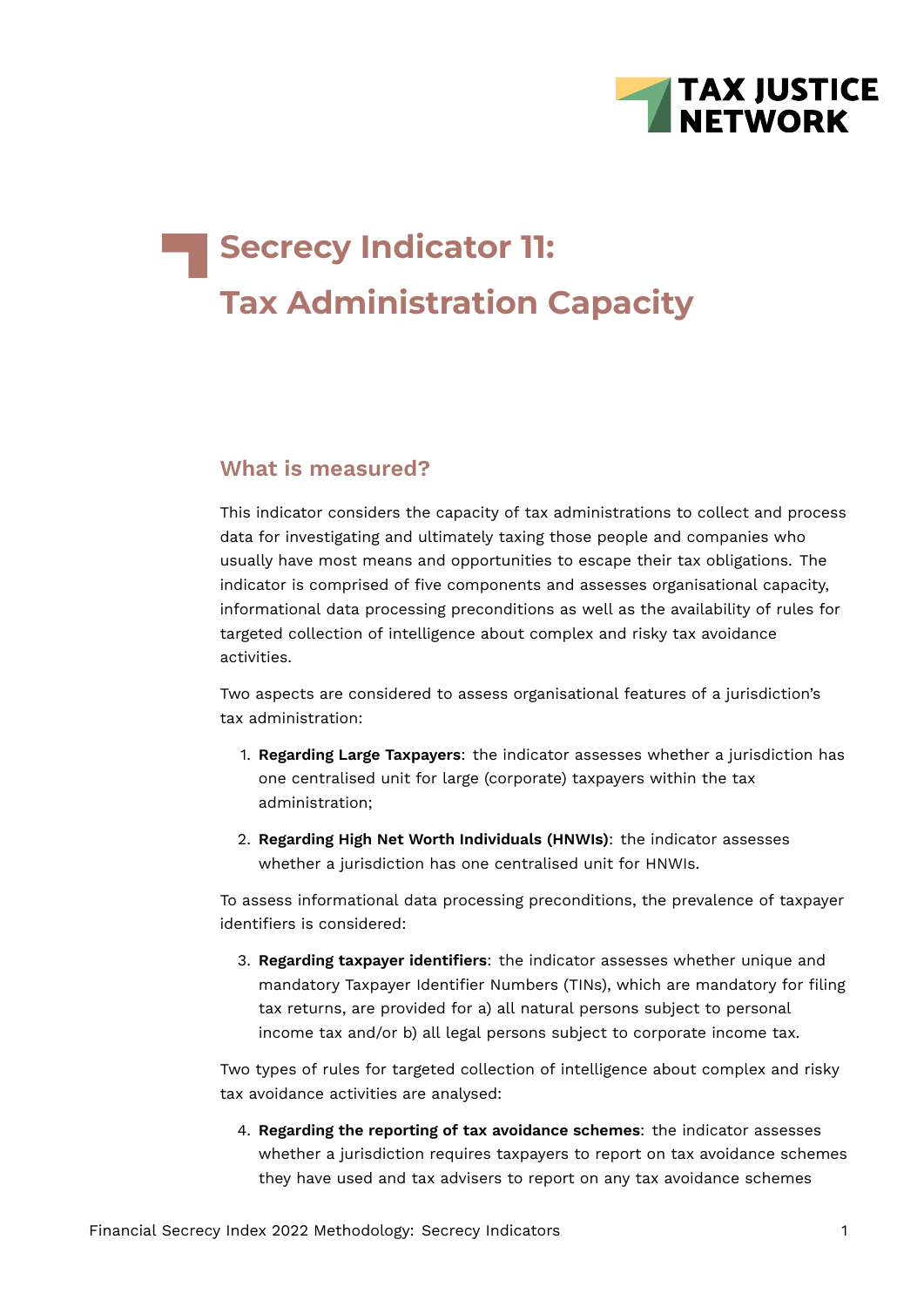they have sold or marketed in the course of assisting companies and individuals prepare tax returns.

<span id="page-1-1"></span>5. **Regarding the reporting of uncertain tax positions**: the indicator assesses whether a jurisdiction requires corporate taxpayers and tax advisers to report on uncertain tax positions for which reserves have been created in annual corporate accounts.[1](#page-15-0)

<span id="page-1-0"></span>The overall secrecy score for this indicator is calculated by simple addition of the secrecy scores across each of these five components. The secrecy scoring matrix is shown in Table [1](#page-1-0), with full details of the assessment logic given in Table [2](#page-6-0).

| <b>Regulation</b>                                                                                                                                                                                                                                                                                                                                                                                                                             | <b>Secrecy Score</b><br><b>Assessment</b><br>[Secrecy Score:<br>100 points = $full$<br>$secrecy$ ; 0 points = |
|-----------------------------------------------------------------------------------------------------------------------------------------------------------------------------------------------------------------------------------------------------------------------------------------------------------------------------------------------------------------------------------------------------------------------------------------------|---------------------------------------------------------------------------------------------------------------|
|                                                                                                                                                                                                                                                                                                                                                                                                                                               | full transparency]                                                                                            |
| Component 1: Large Taxpayer Unit (12.5 points)                                                                                                                                                                                                                                                                                                                                                                                                |                                                                                                               |
| Large Taxpayer Unit (LTU)<br>There is one centralised unit for large (corporate) taxpayers within the tax<br>administration.                                                                                                                                                                                                                                                                                                                  | $\Omega$                                                                                                      |
| There is no LTU.                                                                                                                                                                                                                                                                                                                                                                                                                              | 12.5                                                                                                          |
| Component 2: High Net Worth Individuals Unit (12.5 points)                                                                                                                                                                                                                                                                                                                                                                                    |                                                                                                               |
| High Net Worth Individuals Unit (HNWI)<br>There is one centralised unit for HNWIs within the tax administration                                                                                                                                                                                                                                                                                                                               | $\Omega$                                                                                                      |
| There is no HNWI Unit.                                                                                                                                                                                                                                                                                                                                                                                                                        | 12.5                                                                                                          |
| <b>Component 3: Taxpayer Identification Numbers (25 points)</b>                                                                                                                                                                                                                                                                                                                                                                               |                                                                                                               |
| TINs for both natural persons and legal entities<br>All natural persons subject to personal income tax are provided with unique and<br>mandatory Taxpayer Identifier Numbers (TINs) which are mandatory for filing their<br>tax returns.<br><b>AND</b><br>All legal persons subject to corporate income tax are provided with unique and<br>mandatory Taxpayer Identifier Numbers (TINs) which are mandatory for filing their<br>tax returns. | $\Omega$                                                                                                      |
| TINs for either natural persons or legal entities, but not both.                                                                                                                                                                                                                                                                                                                                                                              | 12.5                                                                                                          |
| No TINs for legal entities or natural persons.                                                                                                                                                                                                                                                                                                                                                                                                | 25                                                                                                            |
| Component 4: Reporting on tax avoidance schemes (25 points)                                                                                                                                                                                                                                                                                                                                                                                   |                                                                                                               |

…continues on next page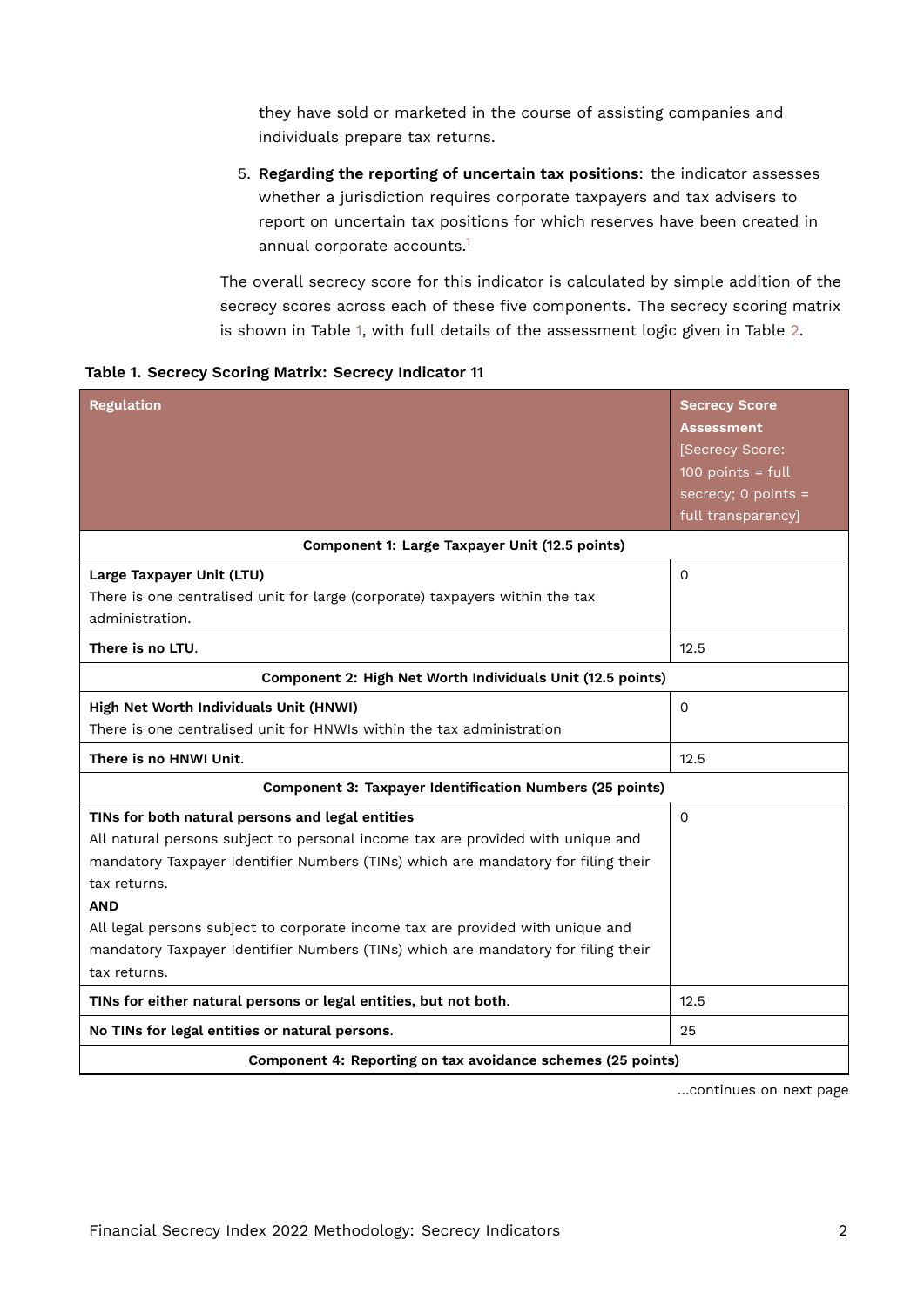#### Continuing from previous page…

| <b>Regulation</b>                                                                                                                                                                                                                                                                                                                                                                                                                                                         | <b>Secrecy Score</b><br><b>Assessment</b><br>[Secrecy Score:<br>$100$ points = full<br>secrecy; $0$ points =<br>full transparency] |
|---------------------------------------------------------------------------------------------------------------------------------------------------------------------------------------------------------------------------------------------------------------------------------------------------------------------------------------------------------------------------------------------------------------------------------------------------------------------------|------------------------------------------------------------------------------------------------------------------------------------|
| <b>Taxpayers reporting schemes</b><br>Taxpayers are required to report on uncertain tax avoidance schemes they have<br>used.<br>AND / OR<br><b>Tax Advisers reporting schemes</b><br>Tax advisers are required to report on any tax avoidance schemes they have sold or<br>marketed in the course of assisting companies and individuals prepare tax returns.                                                                                                             | Reporting by both<br>taxpayers and<br>advisers: 0<br>Reporting by either<br>taxpayers or advisers:<br>15                           |
| No reporting by taxpayers or tax advisers.                                                                                                                                                                                                                                                                                                                                                                                                                                | 25                                                                                                                                 |
| Component 5: Reporting on uncertain tax positions (25 points)                                                                                                                                                                                                                                                                                                                                                                                                             |                                                                                                                                    |
| Corporate taxpayers reporting schemes<br>Corporate taxpayers are required to report at least annually on details of uncertain<br>tax positions for which reserves have been created in the annual accounts.<br>AND / OR<br>Tax Advisers reporting uncertain tax positions<br>Tax advisers are required to report at least annually on details of uncertain tax<br>positions for which reserves have been created in the annual accounts of the<br>companies they advised. | Reporting by both<br>taxpayers and<br>advisers: 0<br>Reporting by either<br>taxpayers or advisers:<br>15                           |
| No reporting by taxpayers or tax advisers.                                                                                                                                                                                                                                                                                                                                                                                                                                | 25                                                                                                                                 |

<span id="page-2-2"></span><span id="page-2-1"></span><span id="page-2-0"></span>For assessing the indicator, our research draws on several sources: a) the Tax Justice Network's survey of  $2021^2$  $2021^2$  and earlier years where relevant; b) the OECD publication entitled "Tax Administration 2021"; $3$  c) the OECD's portal on tax identification numbers<sup>[4](#page-15-3)</sup> within its Automatic Exchange Portal; d) domestic websites of jurisdictions' tax authorities; e) domestic tax legislation of jurisdictions; f) the OECD publication entitled "Mandatory Disclosure Rule. Action 12: 201[5](#page-15-4) Final Report";<sup>5</sup> g) the International Bureau of Fiscal Documentation (IBFD) database; $6$  and h) in some instances, we have also consulted additional websites and reports of accountancy firms and other domestic websites.

### <span id="page-2-4"></span><span id="page-2-3"></span>**Why is this important?**

Cross-border economic activity and financial flows, driven by scale effects, means that national tax administrations have an increased share of value added and income received from non-domestic sources. Tax administrations must adapt to this increasingly complex environment through organisational and technical innovations, otherwise they risk rapidly losing the ability to effectively assess and collect taxes.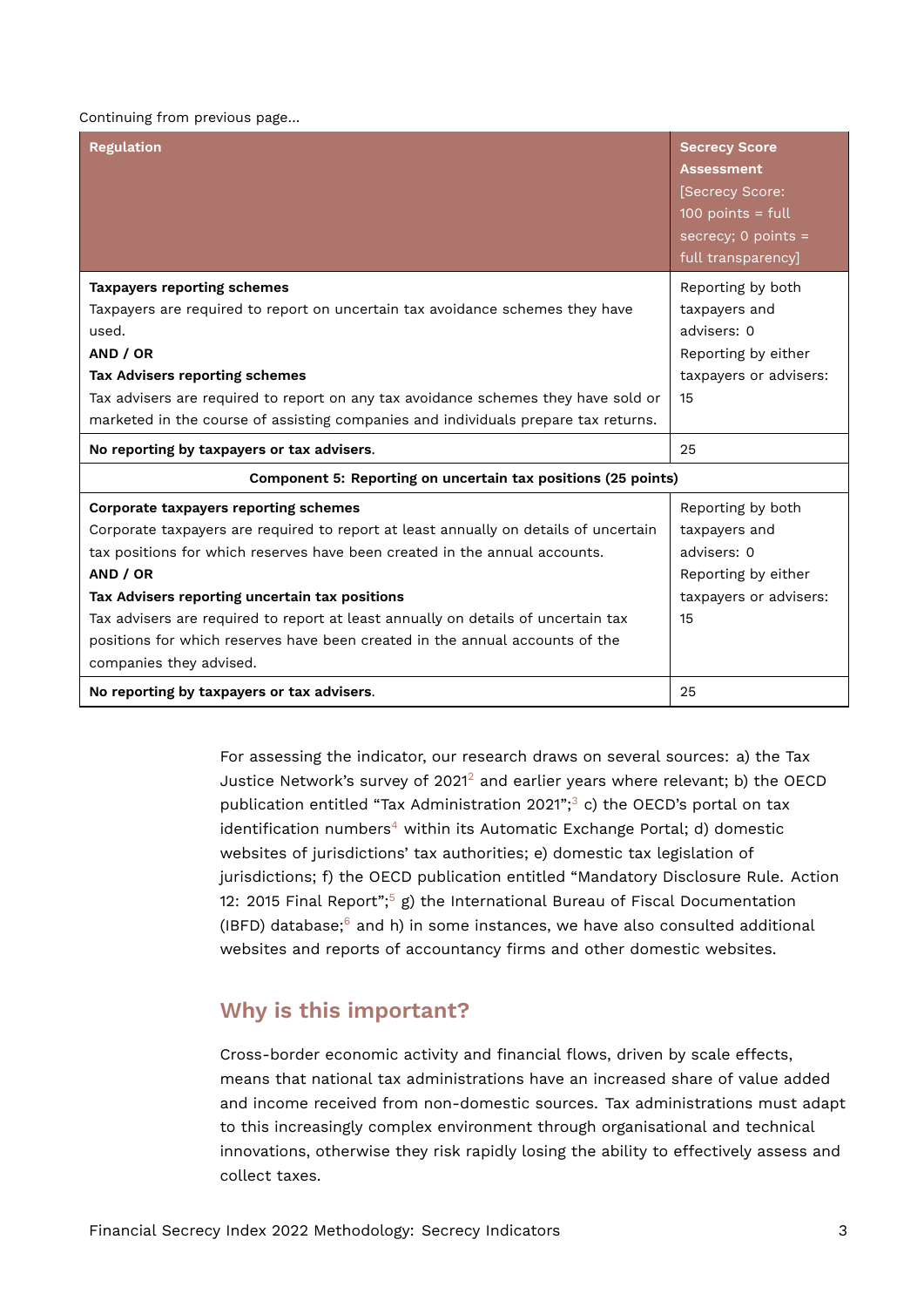The absence of adequate organisational and technical capacity of a tax administration, whether by accident or design, can attract wealthy individuals and corporations wanting to escape taxation.

# **Components 1 and 2: Large Taxpayers Unit and Unit for High Net Worth Individuals**

Effective units for large taxpayers and high net worth individuals improve a tax administration's capacity to assess and collect tax from some of the largest taxpayers in a jurisdiction. The OECD mentions several reasons for the importance of large tax units, namely, the high concentration of revenue in the hands of a small number of taxpayers, the high degree of complexity in the business and tax affairs of large taxpayers, major compliance risks from the viewpoint of the tax authority, and the use of professional tax advisers by large taxpayers.<sup>[7](#page-15-6)</sup>

<span id="page-3-0"></span>Units dedicated to the taxation of large tax payers and high net worth individuals make sense on the grounds of efficiency. The taxpayers dealt with by these units share common characteristics which require highly specialist expertise that would be much harder to mobilise in the context of a decentralised tax administration.They provide a better opportunity for tax administrations with limited human and financial capacity to target risk assessment and audit.

These special units may not be a panacea to tax evasion and aggressive tax avoidance, but their absence might indicate a willingness on the part of a jurisdiction to tolerate such practices by large taxpayers and wealthy individuals. Such permissiveness on the part of governments effectively contributes to financial opacity.

While the threshold for defining a high net worth individual or a large taxpayer may vary between jurisdictions, there is undoubtedly a high concentration of revenue in the hands of a small number of taxpayers and their tax affairs are complex and often require a more in-depth analysis of relevant tax laws. In absolute terms, this group poses the greatest risks for tax losses because of the high concentration of taxable income and/or wealth in their hands. Research further suggests that in relative terms, both (large and multinational) corporations and wealthy individuals are more likely to engage in tax evasion and/or avoidance than their smaller competitors or those with lower levels of income and/or wealth.<sup>[8](#page-15-7)</sup>

<span id="page-3-1"></span>These risks are significantly exacerbated by the team of highly specialised lawyers, accountants and tax advisers that usually represent both large corporations and high net worth individuals. Therefore, dedicated units that foster cooperation among highly skilled tax experts in the tax administration increase the chances of matching the expertise mustered by the private sector to ensure that tax laws will be strictly applied and complex disputes resolved in an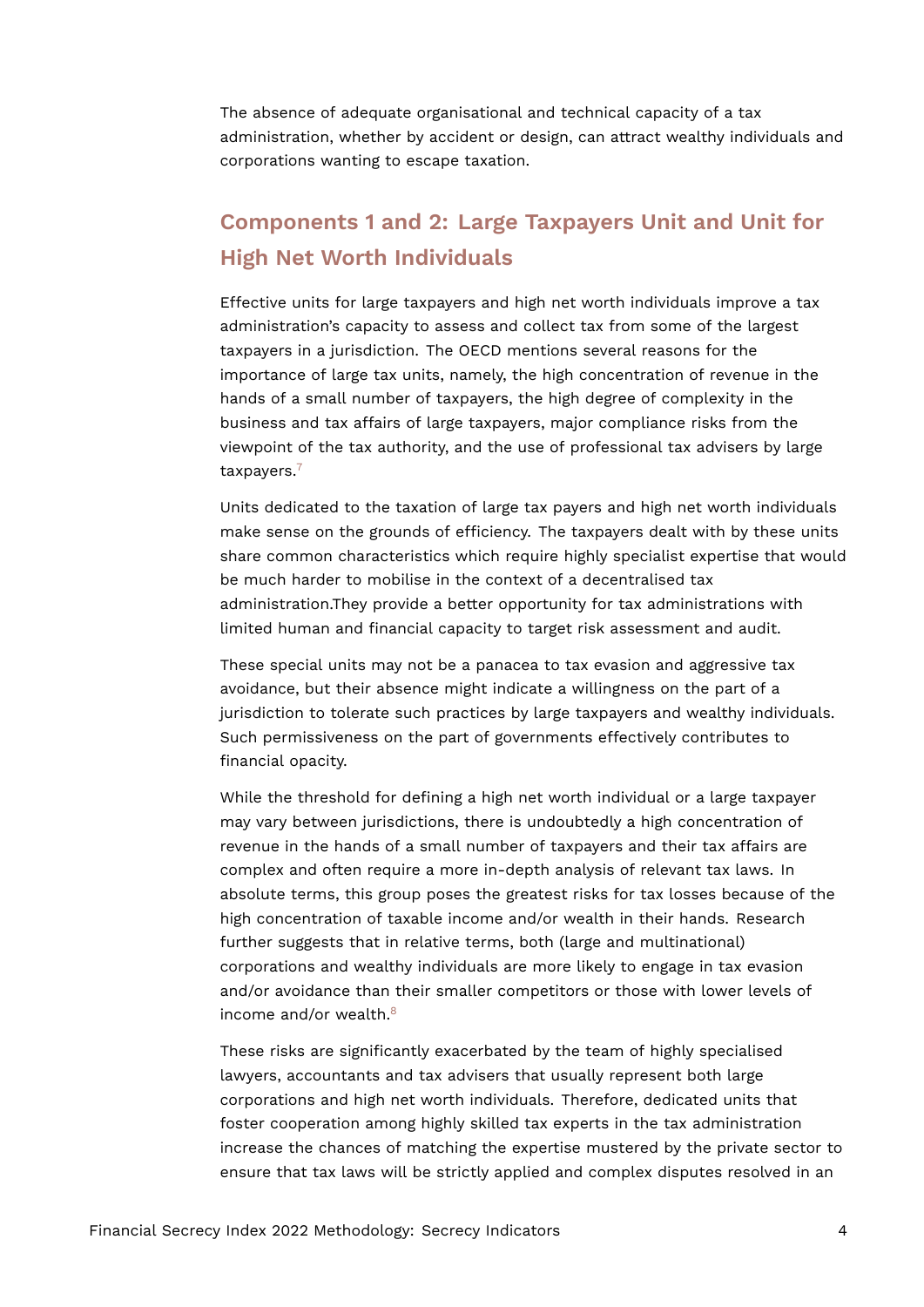evenhanded way. Even in contexts where units use low tech methods, having dedicated staff appears to improve revenue collection from large taxpayers through close monitoring of taxpayers and risk-based audit approaches.<sup>[9](#page-15-8)</sup>

<span id="page-4-0"></span>In cases where a jurisdiction operates several regional specialist units without central management, this could potentially create incentives for tax wars and lax and uneven enforcement of tax laws between the different subnational regions. In addition, multiple parallel institutions might create opacity through (unnecessary) complexity, interagency rivalry and restricted cooperation.

### **Component 3: Taxpayer Identifiers**

Taxpayer identifiers are important for ensuring financial transparency. The OECD<sup>[10](#page-15-9)</sup> notes:

<span id="page-4-1"></span>"Regardless of whether the identification and numbering of taxpayers is based on a citizen number or a unique TIN, many revenue bodies also use the number to match information reports received from third parties with tax records to detect instances of potential non-compliance, to exchange information between government agencies (where permitted under the law), and for numerous other applications."

Unique and mandatory taxpayer identifiers are a basic building block for data mining and other tools for efficiently analysing risks, detecting instances of non-compliance and improving information exchange between government agencies. They are therefore an effective deterrent to cross-border tax evasion.

# **Component 4: Reporting of tax avoidance schemes**

Mandatory disclosure rules require taxpayers to report to the tax administration on aggressive tax planning schemes they have used. They also require intermediaries, such as tax advisors, accountants and lawyers, to report on the schemes they have sold or marketed to their clients.<sup>[11](#page-15-10)</sup>

<span id="page-4-3"></span><span id="page-4-2"></span>There are several reasons to support the imposition of mandatory reporting of tax avoidance schemes. **First**, the reporting requirements help tax administrations to identify areas of uncertainty in the tax law that may need clarification or legislative improvements, regulatory guidance, or further research.[12](#page-15-11) **Second**, providing the tax administration with early information about tax avoidance schemes allows it to assess the risks that schemes pose before the tax assessment is made and to focus audits more efficiently. This is significant mainly because tax administrations in many jurisdictions do not have sufficient capacity to fully audit a large number of tax files. Thus, flagging certain files that carry a greater risk of tax avoidance is likely to increase the efficiency of tax administrations and their ability to increase tax revenues. **Third**, requiring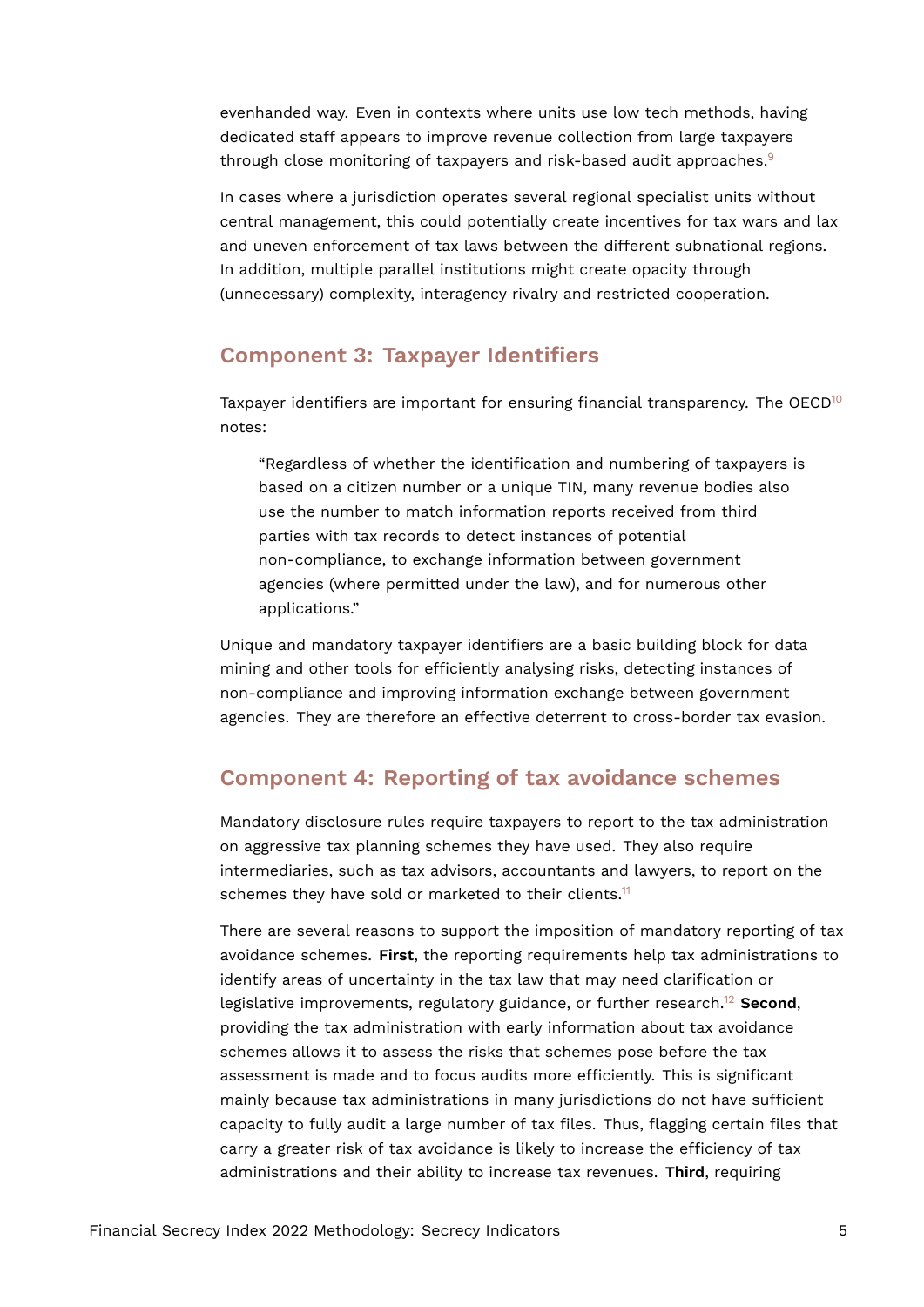mandatory reporting of tax schemes is likely to deter taxpayers from using these tax schemes because they know there are higher chances that files will be flagged, exposed and assessed accordingly. **Fourth**, such mandatory reporting may reduce the supply of these schemes by altering the economics of tax avoidance for their providers because they will be more exposed to claims of promoting aggressive tax schemes, increasing the risk of reputational damage. Further, their profits and rate of return on the promotion of these schemes are likely to be reduced because schemes can be closed down more quickly by tax authorities. The impact on the bottom line for tax advisers is all the more true if contingency fees are part of contracts with clients.

<span id="page-5-3"></span><span id="page-5-2"></span><span id="page-5-1"></span><span id="page-5-0"></span>Mandatory disclosure rules were first introduced by the US in 1984 and several other countries, including EU member states, the UK, Ireland, Portugal, Canada, South Africa, South Korea and Israel, $13$  have followed suit. The revelations of the Lux Leaks<sup>[14](#page-16-0)</sup> and the Panama Papers<sup>[15](#page-16-1)</sup> along with the EU State Aid cases<sup>[16](#page-16-2)</sup> have demonstrated the role of intermediaries in using tax planning schemes for tax avoidance. These have further pushed governments to take action.

<span id="page-5-4"></span>In the wake of these scandals, the European Council required all EU member states to create mandatory disclosure rules no later than 31 December 2019, and even obliged the tax authorities of the states to automatically exchange reportable cross-border arrangements as of 1 July 2020 (Directive 2018/822/EU).<sup>[17](#page-16-3)</sup> Due to Covid-19, member states have been given the option to defer the filing information on these reportable cross-border arrangements by up to six months, as per the directive. Most member states have opted for the six-month deferral, with the exceptions of Austria (three-month deferral), and Finland and Germany (no deferral). $18$ 

<span id="page-5-7"></span><span id="page-5-6"></span><span id="page-5-5"></span>Imposing mandatory reporting rules for tax avoidance schemes is difficult because of the potential ambiguity of whether the scheme is considered a tax avoidance scheme within the mandatory disclosure rules. In order to mitigate against this risk, the reporting obligation should apply to both the taxpayer who uses the tax scheme and the promoter (tax advisers) of the scheme. This kind of double obligation is imposed in the United States.[19](#page-16-5) If both taxpayers and advisers are obliged to report independently on the used or marketed tax avoidance schemes (respectively), the chances that tax administrations will be able to detect hidden dubious schemes are significantly higher. Precisely because there are numerous and regular conflicts between the tax administration and taxpayers and advisers on the interpretation of tax laws, many tax schemes will be designed in grey areas. Certain promoters or taxpayers might chose to interpret these schemes as not being subject to the remit of the reporting obligation. One way to increase the detection risks of these schemes is to oblige the tax adviser to provide the taxpayers with a scheme reference number to include in their tax returns as some countries (eg United Kingdom) have already applied. This way, the tax administration can track disclosures made by tax advisers and link them to the taxpayer while creating red flags.<sup>[20](#page-16-6)</sup>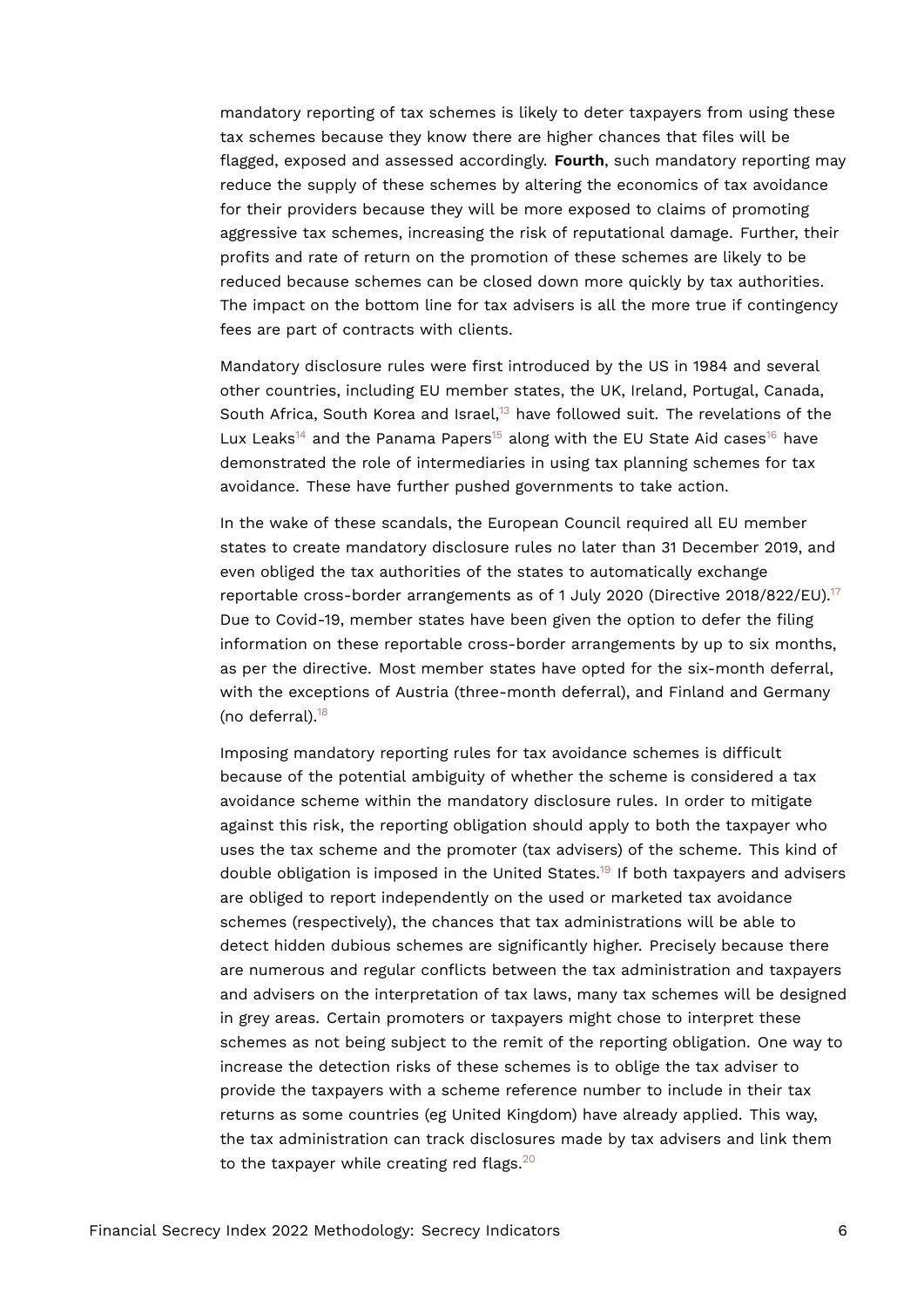However, the EU Directive 2018/822/EU is limited because it imposes the disclosure obligation primarily on the intermediaries who design and sell the aggressive tax planning schemes. In contrast, taxpayers are required to report on such schemes only in some limited instances. Nonetheless, EU member states are still free to extend the scope and impose a similar disclosure obligation on taxpayers.<sup>[21](#page-16-7)</sup>

# <span id="page-6-1"></span>**Component 5: Reporting of uncertain tax positions**

To further mitigate the risk of failure by a taxpayer or tax adviser to define and report properly on all relevant tax avoidance schemes, mandatory rules should require uncertain tax positions for which reserves have been created in the annual corporate account to be reported (either as part of the financial accounts or separately). Such best practice has been endorsed, for example, by the OECD's voluntary co-operative tax compliance programme, in which participating jurisdictions require multinational enterprises to bring uncertain tax positions and other problematic tax positions to their attention.<sup>[22](#page-16-8)</sup>

<span id="page-6-2"></span>The International Financial Reporting Standards, which most multinational companies adhere to in their annual financial reporting, require the reporting of uncertain tax positions. Whenever a tax payment related to a tax risk is "probable", these positions need to be included in their financial accounts.<sup>[23](#page-16-9)</sup> Under these International Financial Reporting Standards, prudence<sup>[24](#page-16-10)</sup> is an important principle for the preparation of accounts. In fact, shareholders may hold management accountable for prudential reporting. Therefore, it is likely that even more tax avoidance schemes would be reported to tax administrations if there was a consistent requirement to report details on uncertain tax positions. Similarly, if both tax advisers and taxpayers are obliged to annually report on any uncertain tax positions of accounts they prepared or submitted, the detection risks of errors in reporting or failures to report increases.

<span id="page-6-0"></span>**All underlying data, including the sources we use for each jurisdiction, can be viewed in the [country profiles](https://fsi.taxjustice.net/country-detail) on the Financial Secrecy Index website.**

|  |  | Table 2. Assessment Logic: Secrecy Indicator 11 - Tax Administration Capacity |  |  |  |  |  |
|--|--|-------------------------------------------------------------------------------|--|--|--|--|--|
|--|--|-------------------------------------------------------------------------------|--|--|--|--|--|

| <b>ID</b> | <b>ID description</b>                                                                                                              | <b>Answers</b><br>(Codes applicable for all questions:<br>-2: Unknown; -3: Not Applicable) | <b>Valuation Secrecy Score</b> |
|-----------|------------------------------------------------------------------------------------------------------------------------------------|--------------------------------------------------------------------------------------------|--------------------------------|
| 317       | Large Taxpayer Unit: Does the<br>tax administration operate one<br>central unit for large taxpayers<br>(large taxpayer unit, LTU)? | 0: No: 1: Yes                                                                              | If 1 (Yes): -12.5              |

<span id="page-6-4"></span><span id="page-6-3"></span>…continues on next page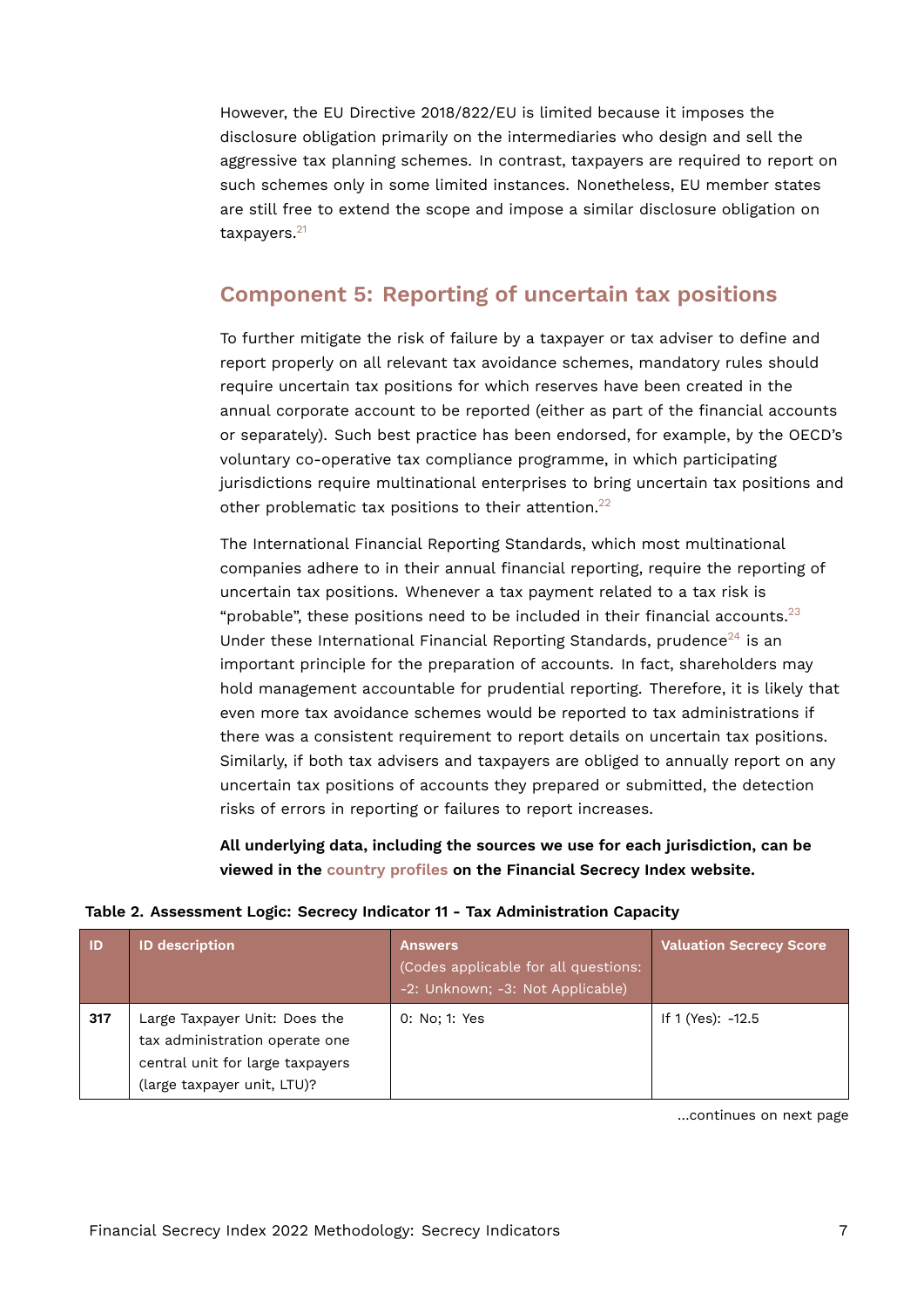#### Continuing from previous page…

| ID. | <b>ID description</b>                                                                                                                                                                                                                         | <b>Answers</b>                                                                                                                                                           | <b>Valuation Secrecy Score</b>                                                     |
|-----|-----------------------------------------------------------------------------------------------------------------------------------------------------------------------------------------------------------------------------------------------|--------------------------------------------------------------------------------------------------------------------------------------------------------------------------|------------------------------------------------------------------------------------|
|     |                                                                                                                                                                                                                                               | (Codes applicable for all questions:<br>-2: Unknown; -3: Not Applicable)                                                                                                 |                                                                                    |
| 400 | HNWI Unit: Does the tax<br>administration operate one central<br>unit dedicated to the taxation of<br>High Net Worth Individuals (HNWI)?                                                                                                      | 0: No; 1: Yes                                                                                                                                                            | If 1 (Yes): -12.5                                                                  |
| 401 | Individual TIN: Are all natural<br>persons subject to personal<br>income tax provided with unique<br>and mandatory Taxpayer Identifier<br>Numbers (TINs) which are<br>mandatory for filing their tax<br>returns?                              | 0: No; 1: Yes                                                                                                                                                            | If 1 (Yes): -12.5                                                                  |
| 402 | Corporate TIN: Are all legal<br>persons subject to corporate<br>income tax provided with unique<br>and mandatory Taxpayer Identifier<br>Numbers (TINs) which are<br>mandatory for filing their tax<br>returns?                                | 0: No; 1: Yes                                                                                                                                                            | If 1 (Yes): -12.5                                                                  |
| 403 | Taxpayers reporting schemes:<br>Are taxpayers required to report<br>at least annually on certain tax<br>avoidance schemes they have<br>used?                                                                                                  | 0: No; 1: Yes, but the schemes<br>are only reported to the tax<br>administration, and are not<br>published; 2: Yes, and the<br>schemes are made publicly<br>available.   | if answer is 1 or 2: -10 for<br>each If both answers are 1<br>or 2: additional -5. |
| 404 | Tax advisers reporting schemes:<br>Are tax advisers (who help<br>companies and individuals to<br>prepare tax returns) required to<br>report at least annually on certain<br>tax avoidance schemes they have<br>sold/marketed (if applicable)? | 0: No; 1: Yes, but the schemes<br>are only reported to the tax<br>administration (they are not<br>published); 2: Yes, and the<br>schemes are made publicly<br>available. |                                                                                    |
| 405 | Taxpayers reporting uncertain tax<br>positions: Are taxpayers required<br>to report at least annually on<br>details of uncertain tax positions<br>for which reserves have been<br>created in the annual accounts?                             | 0: No; 1: Yes, but the details<br>are only reported to the tax<br>administration (they are not<br>published); 2: Yes, and the details<br>are made publicly available.    | if answer is 1 or 2: -10 for<br>each If both answers are 1<br>or 2: additional -5. |

…continues on next page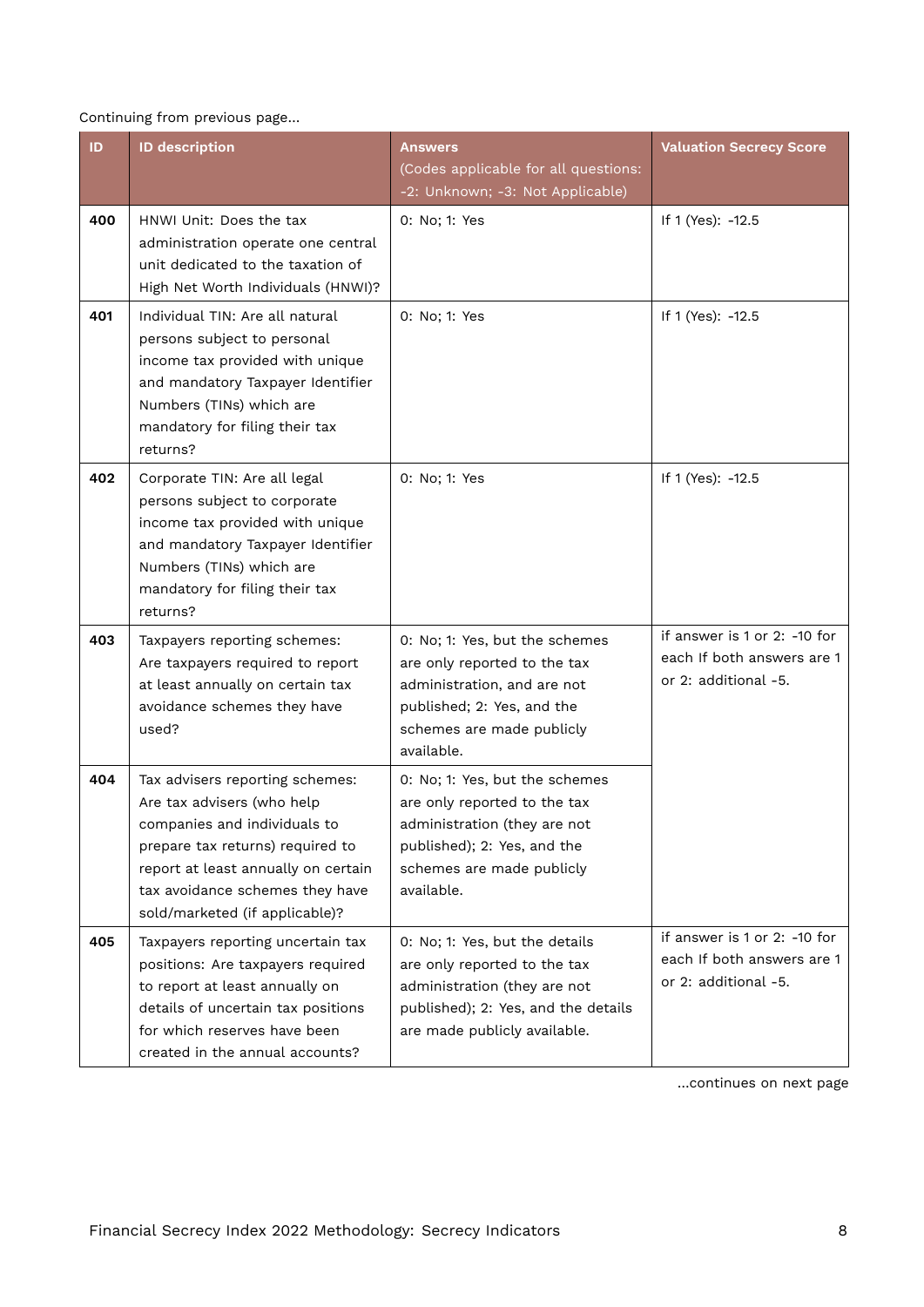#### Continuing from previous page…

| ID  | <b>ID description</b>                                                                                                                                                                                                                                       | <b>Answers</b><br>(Codes applicable for all questions:<br>-2: Unknown; -3: Not Applicable) | <b>Valuation Secrecy Score</b> |
|-----|-------------------------------------------------------------------------------------------------------------------------------------------------------------------------------------------------------------------------------------------------------------|--------------------------------------------------------------------------------------------|--------------------------------|
| 406 | Tax advisers reporting uncertain<br>tax positions: Are tax advisers<br>required to report at least<br>annually on details of uncertain<br>tax positions for which reserves<br>have been created in the annual<br>accounts of the companies they<br>advised? | See categories above.                                                                      |                                |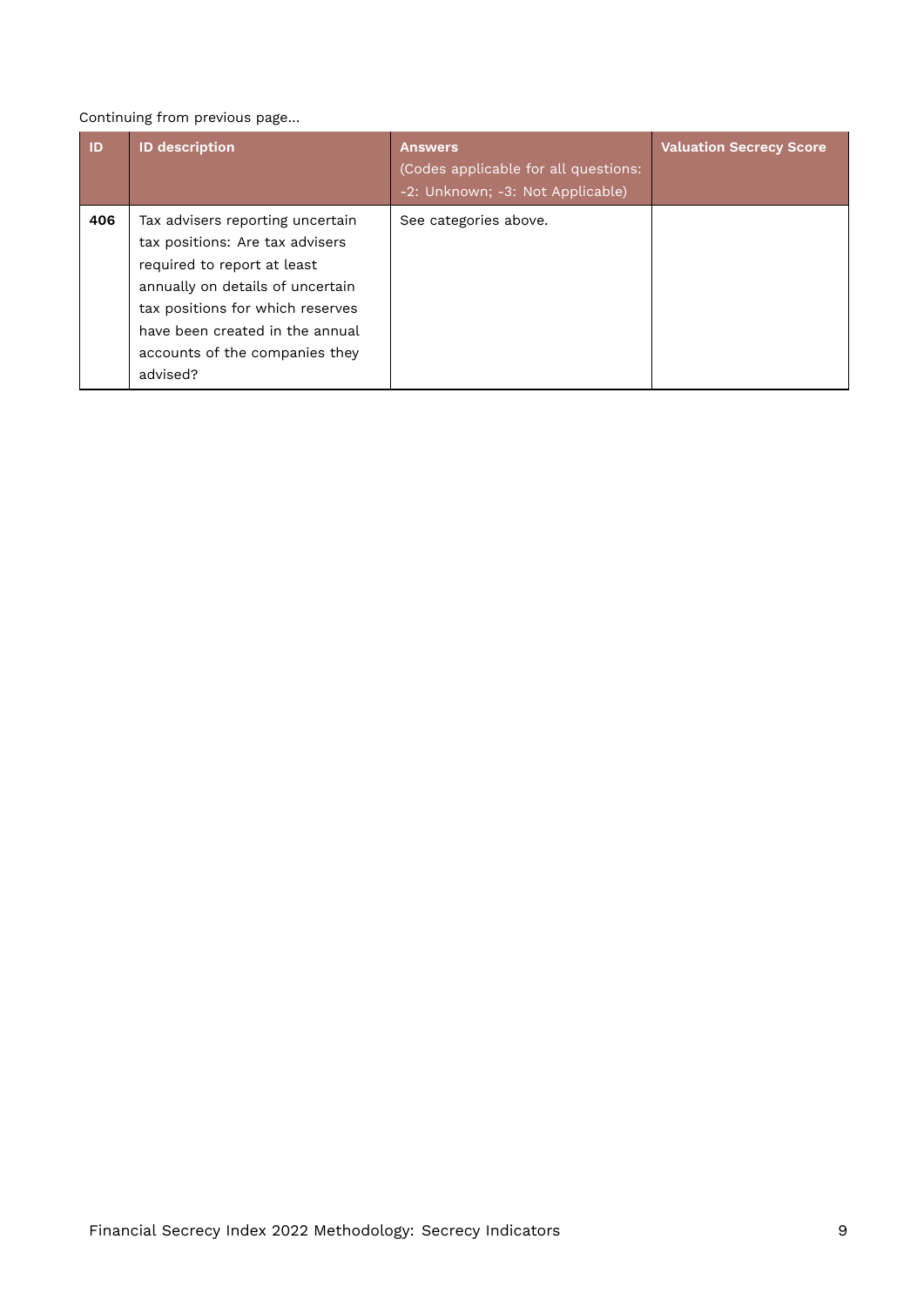# **Results Overview**

#### **Figure 1. Tax Administration Capacity: Secrecy Score Overview**

| GB.       | PT.       | <b>BB</b>      | <b>CM</b> | DK        | FR.       | - IL-       | LR. | <b>MU</b> | PK SI     |            | <b>UY</b> | AI        | BS.       | GG.       | KN        | MC NR     |           | SM VU           |           |           |
|-----------|-----------|----------------|-----------|-----------|-----------|-------------|-----|-----------|-----------|------------|-----------|-----------|-----------|-----------|-----------|-----------|-----------|-----------------|-----------|-----------|
| FI.       | <b>PL</b> | <b>AT</b>      | <b>CL</b> | DE.       | FL.       | ID          | LK. | <b>MT</b> | PH.       | <b>SG</b>  | TZ.       | AG        | <b>BO</b> | <b>GD</b> | KE.       | -LI.      | <b>NA</b> | SC.             | VG        |           |
| ES.       | NL.       | AO             | <b>BW</b> | CZ.       | EG        | HU          | LB. | MK        | PE.       | <b>ISE</b> | $\top$    | <b>AE</b> | BN.       | DO.       | IE.       | LC.       | <b>MY</b> | <b>SA</b>       | <b>VC</b> |           |
| <b>CA</b> | LT        | <b>AL</b>      | <b>BR</b> | CY.       | EE.       | GT.         | P   | <b>ME</b> | NZ        | <b>RW</b>  | <b>TR</b> | <b>AD</b> | BM        | <b>CW</b> | -IS       | KZ.       | <b>MV</b> | $\overline{OA}$ | <b>UA</b> |           |
| <b>AU</b> | IE.       | <b>ZA</b>      | <b>BG</b> |           |           | CR EC GM JO |     | MA NO     |           | <b>RU</b>  | <b>TH</b> | <b>XK</b> | BH.       | CK        | <b>IM</b> | KY.       | <b>MS</b> | <b>PR</b>       | <b>TW</b> |           |
| AR        | <b>HR</b> | <b>VI</b>      | BE.       | CO.       | DZ.       | <b>GI</b>   | IT  | <b>LV</b> | <b>NG</b> | RS.        | SV        | <b>VN</b> | AW        | CH.       | HK        | <b>KW</b> | <b>MO</b> | <b>PA</b>       | <b>TN</b> |           |
| <b>US</b> | <b>GR</b> | R <sub>O</sub> | <b>BD</b> | <b>CN</b> | <b>DM</b> | <b>GH</b>   | IN  | LU        | <b>MX</b> | PY.        | SK VE     |           | AS.       | <b>BZ</b> | <b>GU</b> | <b>KR</b> | <b>MH</b> | <b>OM</b>       | TC.       | <b>WS</b> |

| Moderately Secretive < |                    |                    | $\overline{\phantom{1}}$ Extremely Secretive |
|------------------------|--------------------|--------------------|----------------------------------------------|
| 0 to <25               | 25 to $<$ 50       | 50 to $<$ 75       | 75 to 100                                    |
| 1% (1 countries)       | 11% (16 countries) | 50% (70 countries) | 38% (54 countries)                           |



| <b>IM</b> | <b>AS</b> | GU        | <b>PR</b> | AT        | <b>BW</b>      | <b>CY</b> | ES.       | <b>GR</b> | IN        | LK.       | <b>MK</b> | <b>NL</b> | PT.       | SC.       | <b>TN</b> | <b>VE</b> | BZ.       | <b>KN</b> | <b>TW</b> |           |
|-----------|-----------|-----------|-----------|-----------|----------------|-----------|-----------|-----------|-----------|-----------|-----------|-----------|-----------|-----------|-----------|-----------|-----------|-----------|-----------|-----------|
| GG        | AG        | GI        | <b>NR</b> | <b>AR</b> | <b>BR</b>      | CR.       | EG.       | <b>GM</b> | TL.       | LB.       | <b>ME</b> | NG        | PL.       | <b>SA</b> | <b>TH</b> | <b>UY</b> | <b>BN</b> | <b>IS</b> | <b>PA</b> |           |
| <b>BS</b> | VU        | <b>DO</b> | <b>MS</b> | AO        | <b>BG</b>      | CO.       | EC.       | <b>GH</b> | IE.       | KZ.       | <b>MA</b> | <b>NA</b> | PK.       | <b>RW</b> | <b>SV</b> | US.       | <b>AD</b> | HK        | <b>OM</b> |           |
| <b>BM</b> | VG        | <b>CW</b> | <b>MO</b> | <b>AL</b> | BE.            | <b>CN</b> | DZ.       | <b>GB</b> | ID        | <b>KE</b> | LV        | MY        | <b>PH</b> | <b>RU</b> | <b>SK</b> | <b>UA</b> | ZA        | GD        | <b>MT</b> |           |
| <b>BH</b> | TC .      | <b>CK</b> | <b>MH</b> | VI        | B <sub>D</sub> | CM.       | <b>DM</b> | FR.       | HU        | JP        | LU.       | <b>MX</b> | PE.       | RS.       | <b>SI</b> | TZ.       | <b>XK</b> | EE.       | LC.       |           |
| AI        | KY.       | <b>BO</b> | <b>MC</b> | <b>SM</b> | <b>BB</b>      | CL.       | DK.       | F1        | <b>HR</b> | O         | LT        | <b>MV</b> | NZ        | RO.       | <b>SG</b> | $\pi$     | <b>WS</b> | DE.       | KW        |           |
| AE        | JE        | AW        | LI.       | QA        | AU             | CA        | CZ.       | F1        | <b>GT</b> | IT        | LR.       | <b>MU</b> | <b>NO</b> | PY        | SE.       | <b>TR</b> | VN        | <b>CH</b> | <b>KR</b> | <b>VC</b> |

9% (12 countries): -3: Not Applicable

13% (19 countries): -2: Unknown

65% (92 countries): 1: Yes

13% (18 countries): 0: No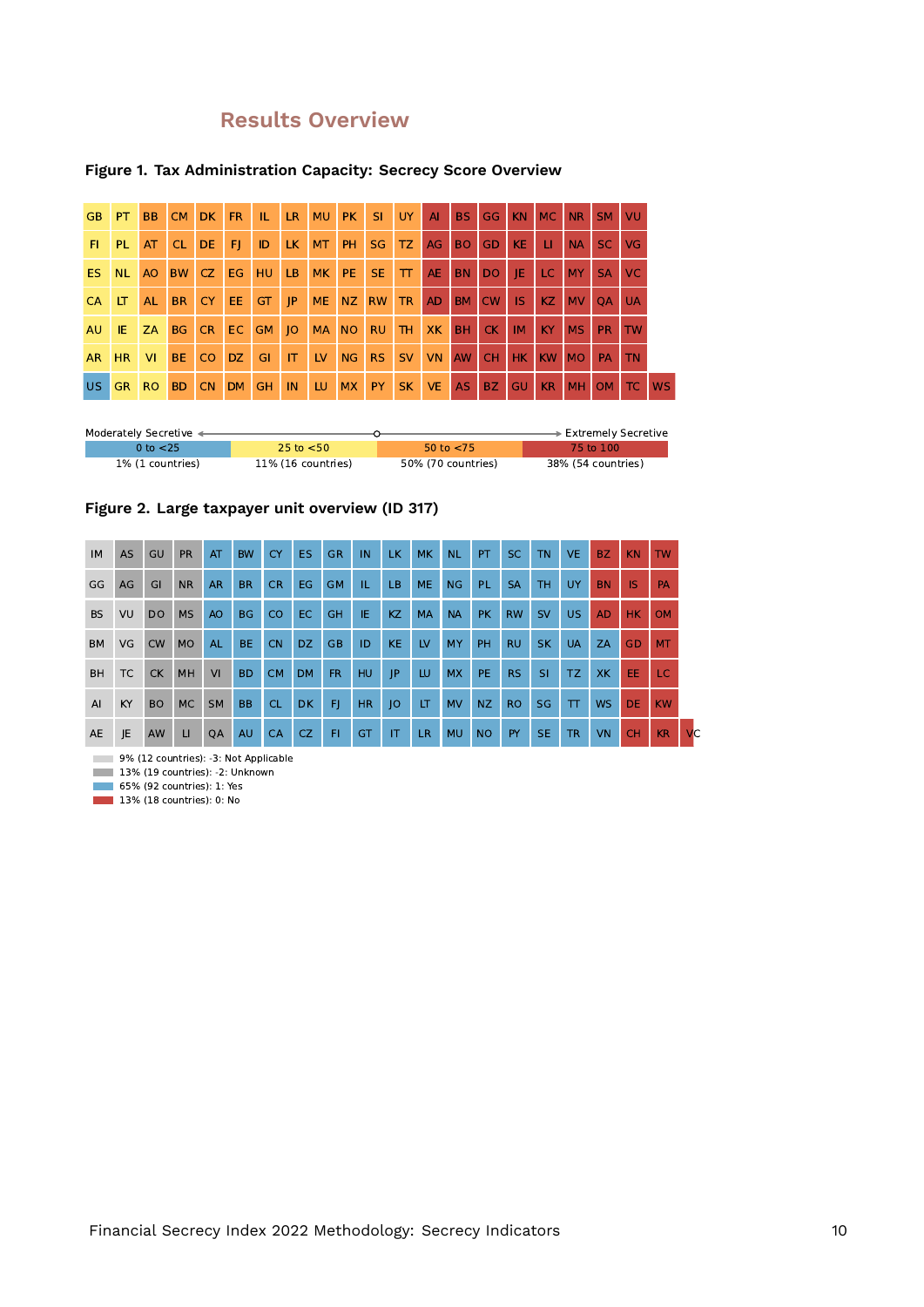**Figure 3. High Net Worth Individuals unit overview (ID 400)**

| <b>BS</b> | <b>SA</b> | <b>BO</b>      | EG             | GU        | $\sqcup$  | <b>NA</b> | <b>PY</b> | <b>UA</b> | <b>AR</b> | <b>ES</b> | JP        | NZ.       | AT        | <b>CN</b> | EE.           | <b>IS</b> | <b>MK</b>      | SE.        | TZ.       |    |
|-----------|-----------|----------------|----------------|-----------|-----------|-----------|-----------|-----------|-----------|-----------|-----------|-----------|-----------|-----------|---------------|-----------|----------------|------------|-----------|----|
| <b>BN</b> | QA        | AW             | <b>DZ</b>      | <b>GT</b> | <b>LC</b> | <b>MV</b> | <b>PR</b> | TT        | <b>WS</b> | EC.       | IE.       | <b>NL</b> | <b>AL</b> | <b>CH</b> | <b>DM</b>     | IN        | <b>ME</b>      | SC.        | <b>TW</b> |    |
| <b>BM</b> | <b>OM</b> | <b>AS</b>      | D <sub>O</sub> | <b>GM</b> | <b>LB</b> | <b>MS</b> | <b>PK</b> | <b>TN</b> | <b>VN</b> | <b>CR</b> | ID        | <b>MY</b> | <b>AD</b> | BZ.       | <b>DK</b>     | TL.       | <b>MA</b>      | <b>RU</b>  | <b>TR</b> |    |
| <b>BH</b> | MC        | A <sub>O</sub> | <b>CW</b>      | GI        | <b>KZ</b> | <b>MO</b> | PH        | <b>SV</b> | VI        | <b>CL</b> | <b>GR</b> | <b>MU</b> | ZA        | <b>BG</b> | DE.           | HU        | $_{\text{IV}}$ | <b>PL</b>  | <b>TH</b> |    |
| AI        | KY        | VU             | <b>CM</b>      | GG        | O         | MH        | PA        | <b>SM</b> | <b>VE</b> | <b>CA</b> | <b>GH</b> | <b>MT</b> | US.       | <b>BE</b> | CZ.           | <b>HR</b> | LU             | <b>TEL</b> | <b>SK</b> |    |
| AG        | <b>KW</b> | VG             | <b>CK</b>      | GD        | JE.       | <b>LR</b> | <b>NR</b> | <b>RW</b> | <b>VC</b> | <b>BR</b> | <b>GB</b> | LT        | <b>RO</b> | <b>BD</b> | <b>CY</b>     | <b>HK</b> | <b>KR</b>      | NO.        | <b>SI</b> |    |
| AE        | <b>KN</b> | <b>TC</b>      | <b>BW</b>      | F         | <b>IM</b> | <b>LK</b> | NG        | <b>RS</b> | UY        | AU        | FI.       | <b>KE</b> | PT.       | <b>BB</b> | <sub>CO</sub> | <b>FR</b> | <b>IT</b>      | <b>MX</b>  | <b>SG</b> | XK |

12% (17 countries): -3: Not Applicable

37% (52 countries): -2: Unknown **18% (26 countries): 1: Yes** 

**33% (46 countries): 0: No** 

#### **Figure 4. Individual TIN overview (ID 401)**

| <b>BS</b>      | <b>SA</b> | <b>KZ</b> | A <sub>O</sub> | <b>BE</b> | CL        | CZ.       | EE.       | GH        | H <sub>R</sub> | <b>IS</b> | <b>LI</b> | <b>ME</b> | <b>NL</b> | <b>PK</b> | <b>RU</b> | <b>SV</b> | US.          | <b>ZA</b> | SC.       |
|----------------|-----------|-----------|----------------|-----------|-----------|-----------|-----------|-----------|----------------|-----------|-----------|-----------|-----------|-----------|-----------|-----------|--------------|-----------|-----------|
| <b>BN</b>      | QA        | <b>KE</b> | AL.            | <b>BD</b> | <b>CH</b> | <b>CY</b> | EC.       | GD        | HK.            | IN        | LC.       | <b>MA</b> | NG        | <b>PH</b> | <b>RS</b> | <b>SM</b> | <b>UA</b>    | XK.       | <b>MS</b> |
| <b>BM</b>      | <b>OM</b> | CK        | <b>AD</b>      | <b>BB</b> | CA        | <b>CW</b> | DZ.       | FR.       | GU             | <b>IM</b> | LB.       | LV        | MX.       | PE.       | <b>RO</b> | <b>SK</b> | TZ.          | <b>VN</b> | <b>MH</b> |
| <b>BH</b>      | MC.       | <b>BZ</b> | <b>TN</b>      | <b>AW</b> | <b>BW</b> | <b>CR</b> | <b>DO</b> | F         | GT             | IL.       | <b>KR</b> | LU        | <b>MU</b> | <b>PA</b> | <b>PY</b> | <b>SI</b> | <b>TW</b>    | <b>VI</b> | IE.       |
| $\overline{A}$ | KY        | VU        | <b>NA</b>      | <b>AU</b> | <b>BR</b> | CO        | <b>DM</b> | F1        | <b>GR</b>      | IE        | JP        | LT        | MT        | NZ.       | PT.       | <b>SG</b> | $\mathsf{T}$ | <b>VE</b> | GG        |
| AG             | <b>KW</b> | VG        | MY             | AS.       | <b>BO</b> | <b>CN</b> | <b>DK</b> | <b>ES</b> | <b>GM</b>      | ID        | JO        | <b>LR</b> | <b>MO</b> | <b>NR</b> | <b>PR</b> | <b>SE</b> | <b>TR</b>    | VC.       | <b>GB</b> |
| AE             | <b>KN</b> | <b>TC</b> | <b>MV</b>      | <b>AR</b> | <b>BG</b> | <b>CM</b> | <b>DE</b> | <b>EG</b> | GI             | <b>HU</b> | IT        | <b>LK</b> | <b>MK</b> | <b>NO</b> | PL.       | <b>RW</b> | тн           | <b>UY</b> | AT        |

12% (17 countries): -3: Not Applicable

6% (8 countries): -2: Unknown

77% (108 countries): 1: Yes

6% (8 countries): 0: No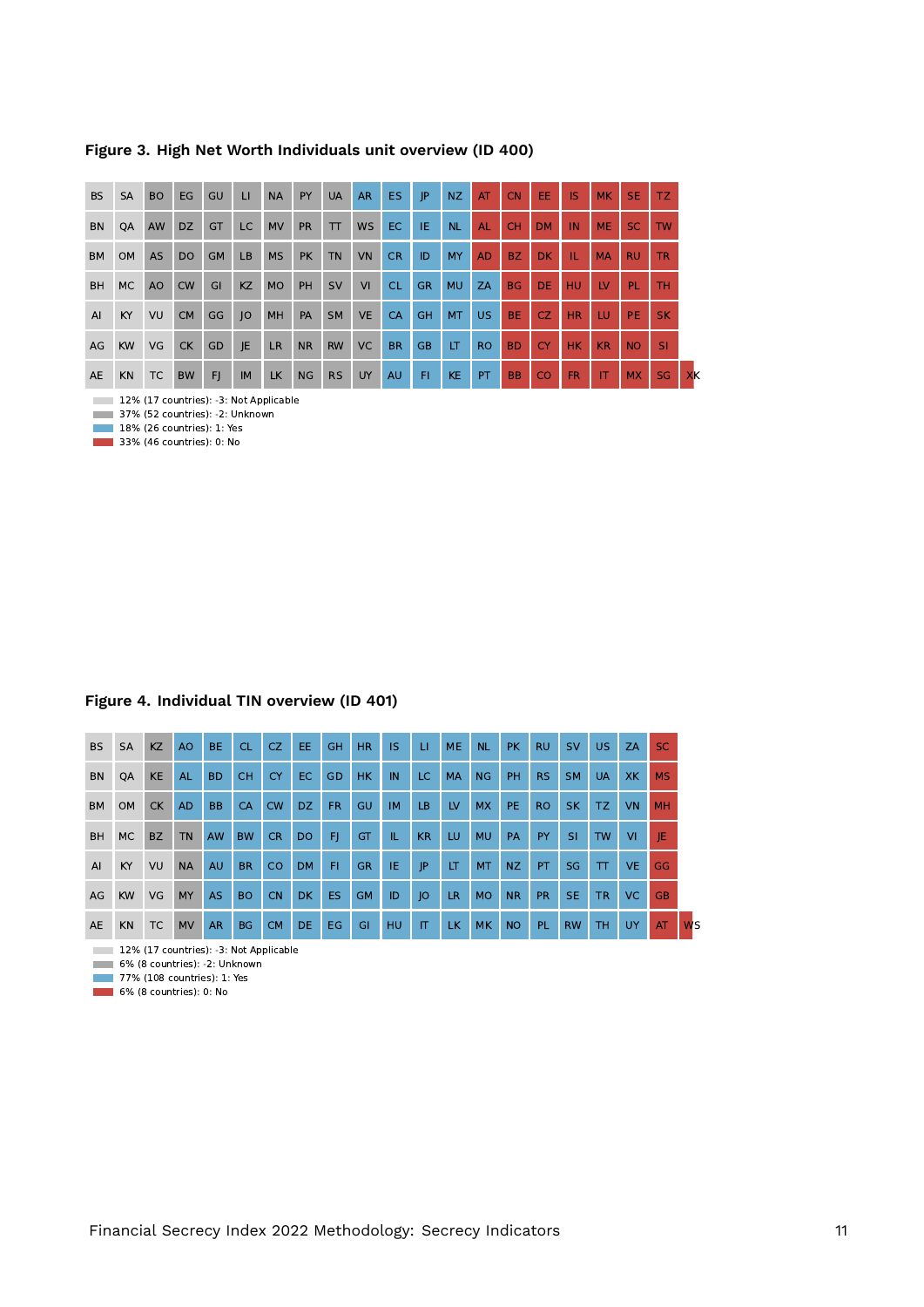**Figure 5. Corporate TIN overview (ID 402)**

| IM             | <b>KW</b> | AG        | <b>AW</b> | <b>BR</b> | <b>CN</b> | <b>DM</b> | FI.       | <b>GR</b> | IE        | <b>KN</b> | LT        | <b>MT</b> | <b>NR</b> | PL.       | <b>RU</b> | <b>SK</b> | TZ.       | <b>WS</b> | <b>MH</b> |
|----------------|-----------|-----------|-----------|-----------|-----------|-----------|-----------|-----------|-----------|-----------|-----------|-----------|-----------|-----------|-----------|-----------|-----------|-----------|-----------|
| GG             | <b>KE</b> | <b>AD</b> | <b>AU</b> | <b>BO</b> | <b>CM</b> | DK.       | ES.       | <b>GM</b> | ID        | P         | <b>LR</b> | <b>MO</b> | <b>NO</b> | PK.       | RS.       | -SI       | <b>TW</b> | <b>VN</b> | <b>MC</b> |
| <b>BS</b>      | VU        | <b>UA</b> | AT        | <b>BN</b> | <b>CL</b> | CZ.       | EG        | GI        | <b>HU</b> | 0         | LK.       | <b>MK</b> | <b>NL</b> | <b>PH</b> | <b>RO</b> | <b>SG</b> | $\top$    | <b>VI</b> | FR.       |
| <b>BM</b>      | VG        | <b>TN</b> | <b>AS</b> | <b>BG</b> | <b>CH</b> | <b>CY</b> | EE.       | GH        | <b>HR</b> | IT        | <b>LI</b> | <b>ME</b> | <b>NG</b> | PE.       | <b>OA</b> | <b>SE</b> | <b>TR</b> | <b>VE</b> | <b>DE</b> |
| <b>BH</b>      | TC        | <b>NA</b> | <b>AR</b> | BE.       | <b>CA</b> | <b>CW</b> | EC.       | GD        | HK        | <b>IS</b> | LC.       | <b>MA</b> | <b>MX</b> | PA        | <b>PY</b> | SC.       | TH.       | VC.       | <b>CK</b> |
| A <sub>l</sub> | KY        | MY        | AO        | <b>BD</b> | BZ        | CR.       | DZ.       | <b>GB</b> | GU        | IN        | LB        | LV        | <b>MV</b> | <b>OM</b> | PT.       | <b>SA</b> | <b>SV</b> | <b>UY</b> | ZA        |
| AE             | JE        | <b>KZ</b> | <b>AL</b> | <b>BB</b> | <b>BW</b> | <b>CO</b> | <b>DO</b> | FJ.       | GT        | IL.       | <b>KR</b> | LU        | <b>MU</b> | NZ.       | <b>PR</b> | <b>RW</b> | <b>SM</b> | US.       | <b>XK</b> |

9% (12 countries): -3: Not Applicable

5% (7 countries): -2: Unknown

**82% (116 countries): 1: Yes 4% (6 countries): 0: No** 

**Figure 6. Taxpayers reporting schemes overview (ID 403)**

| <b>BS</b> | MC        | GU        | IE.       | <b>ZA</b> | <b>BB</b> | BZ.       | <b>CR</b> | DZ.       | <b>FR</b> | <b>HK</b> | IP        | LK.       | MH        | <b>MY</b> | PA        | <b>RS</b> | SK.       | <b>TW</b> | <b>WS</b> |
|-----------|-----------|-----------|-----------|-----------|-----------|-----------|-----------|-----------|-----------|-----------|-----------|-----------|-----------|-----------|-----------|-----------|-----------|-----------|-----------|
| BN        | KY.       | VU        | <b>HR</b> | <b>VI</b> | AW        | <b>BW</b> | CO        | <b>DO</b> | FI        | <b>GT</b> | O         | ш         | <b>ME</b> | <b>MX</b> | NZ.       | <b>RO</b> | <b>SI</b> | TT        | <b>VN</b> |
| <b>BM</b> | <b>KW</b> | VG        | <b>GB</b> | <b>US</b> | AT        | <b>BR</b> | <b>CN</b> | <b>DM</b> | FI        | <b>GR</b> | IT        | LC        | <b>MA</b> | <b>MV</b> | <b>NR</b> | PY        | <b>SG</b> | TR.       | VE.       |
| <b>BH</b> | <b>KN</b> | TC        | <b>DE</b> | <b>PT</b> | <b>AS</b> | <b>BO</b> | <b>CM</b> | <b>DK</b> | <b>ES</b> | <b>GM</b> | IS        | LB        | LV        | <b>MU</b> | <b>NO</b> | <b>PR</b> | SE.       | <b>TN</b> | <b>VC</b> |
| AI        | JE        | <b>SA</b> | <b>CA</b> | PL.       | <b>AO</b> | <b>BG</b> | <b>CL</b> | CZ.       | EG.       | GI        | IN        | <b>KZ</b> | LU        | <b>MS</b> | <b>NL</b> | <b>PK</b> | <b>SC</b> | <b>TH</b> | <b>UY</b> |
| AG        | IM        | QA        | <b>AU</b> | <b>MT</b> | <b>AL</b> | BE.       | CK.       | <b>CY</b> | EE.       | <b>GH</b> | ID        | <b>KR</b> | LT        | <b>MO</b> | NG        | PH        | <b>RW</b> | <b>SV</b> | <b>UA</b> |
| AE        | GG        | <b>OM</b> | <b>AR</b> | TL.       | <b>AD</b> | <b>BD</b> | <b>CH</b> | <b>CW</b> | EC        | <b>GD</b> | <b>HU</b> | <b>KE</b> | <b>LR</b> | <b>MK</b> | <b>NA</b> | PE.       | <b>RU</b> | <b>SM</b> | TZ.       |

14% (20 countries): -3: Not applicable

1% (1 countries): -2: Unknown

10% (14 countries): 1: Yes, but the schemes are only reported to the tax administration, and are not published.

**75% (106 countries): 0: No.**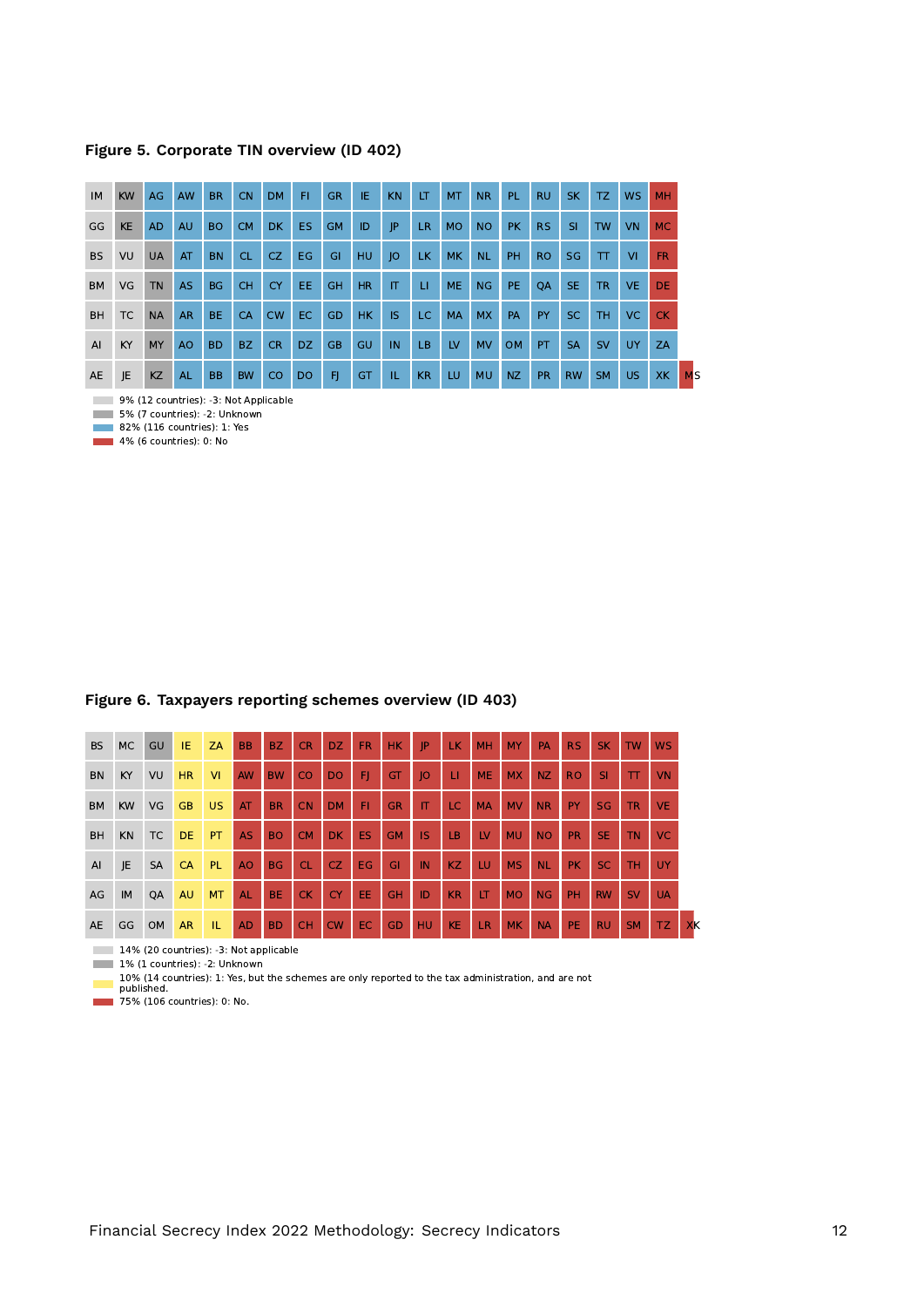**Figure 7. Tax advisers reporting schemes overview (ID 404)**

| <b>BS</b>      | <b>MC</b> | GU        | CZ.       | <b>GB</b> | LT        | PT.       | <b>ZA</b> | <b>BB</b> | <b>CK</b> | <b>DM</b> | <b>GH</b>       | <b>IS</b> | LC.       | <b>MK</b> | NG        | PK.       | SG        | <b>TW</b>              | <b>WS</b> |    |
|----------------|-----------|-----------|-----------|-----------|-----------|-----------|-----------|-----------|-----------|-----------|-----------------|-----------|-----------|-----------|-----------|-----------|-----------|------------------------|-----------|----|
| <b>BN</b>      | KY.       | VU        | <b>CY</b> | <b>FR</b> | <b>IT</b> | PL.       | <b>VI</b> | AW        | <b>CH</b> | <b>CW</b> | GD              | IN        | <b>LB</b> | <b>MH</b> | <b>NA</b> | PH        | <b>SC</b> | $\mathsf{T}\mathsf{T}$ | <b>VN</b> |    |
| <b>BM</b>      | <b>KW</b> | VG        | <b>CA</b> | F1        | IE.       | <b>NL</b> | <b>US</b> | <b>AU</b> | <b>BZ</b> | <b>CR</b> | FI              | TL.       | KZ        | <b>ME</b> | <b>MY</b> | <b>PE</b> | <b>RW</b> | <b>TR</b>              | <b>VE</b> |    |
| <b>BH</b>      | <b>KN</b> | TC        | <b>BG</b> | ES.       | HU.       | <b>MX</b> | <b>SK</b> | <b>AS</b> | <b>BW</b> | CO.       | EG.             | ID        | <b>KR</b> | <b>MA</b> | <b>MV</b> | PA        | <b>RU</b> | <b>TN</b>              | VC.       |    |
| $\overline{A}$ | JE.       | <b>SA</b> | BE.       | EE.       | HR.       | <b>MT</b> | <b>SI</b> | <b>AO</b> | <b>BR</b> | <b>CN</b> | EC.             | HK.       | KE.       | <b>LR</b> | <b>MU</b> | NZ        | RS.       | <b>TH</b>              | UY        |    |
| AG             | IM.       | QA        | AT        | DK.       | <b>GR</b> | <b>LV</b> | <b>SE</b> | <b>AL</b> | <b>BO</b> | <b>CM</b> | DZ <sup>1</sup> | GT        | IP        | LK.       | <b>MS</b> | <b>NR</b> | PY.       | <b>SV</b>              | <b>UA</b> |    |
| AE             | GG OM     |           | <b>AR</b> | <b>DE</b> | GI        | LU.       | <b>RO</b> | <b>AD</b> | <b>BD</b> | <b>CL</b> | <b>DO</b>       | <b>GM</b> | O         | u         | <b>MO</b> | <b>NO</b> | <b>PR</b> | <b>SM</b>              | TZ.       | XK |

14% (20 countries): -3: Not applicable

1% (1 countries): -2: Unknown

25% (35 countries): 1: Yes, but the schemes are only reported to the tax administration (they are not published).

**60% (85 countries): 0: No.** 

| IM        | <b>AU</b> | <b>AL</b> | <b>BD</b> | <b>BZ</b> | <b>CO</b> | <b>DM</b> | F1        | <b>GR</b> | TL.       | <b>KR</b> | <b>LR</b> | MH             | <b>MX</b> | NZ.       | <b>PR</b> | <b>RW</b> | <b>SM</b> | TZ.       | <b>XK</b> |    |
|-----------|-----------|-----------|-----------|-----------|-----------|-----------|-----------|-----------|-----------|-----------|-----------|----------------|-----------|-----------|-----------|-----------|-----------|-----------|-----------|----|
| GG        | GU        | AG        | <b>BB</b> | <b>BW</b> | CN        | DK.       | <b>ES</b> | <b>GM</b> | IE.       | <b>KN</b> | LK.       | <b>ME</b>      | <b>MV</b> | <b>NR</b> | PL.       | <b>RU</b> | <b>SK</b> | <b>TW</b> | <b>WS</b> |    |
| <b>BS</b> | VU        | <b>AD</b> | <b>AW</b> | <b>BR</b> | <b>CM</b> | DE.       | EG.       | GI        | ID        | <b>KE</b> | П         | <b>MC</b>      | <b>MU</b> | <b>NO</b> | <b>PK</b> | <b>RS</b> | <b>SI</b> | $\top$    | <b>VN</b> |    |
| <b>BM</b> | VG        | <b>VI</b> | AT        | <b>BO</b> | <b>CL</b> | CZ.       | EE        | <b>GH</b> | HU        | IP        | LC.       | <b>MA</b>      | <b>MT</b> | <b>NL</b> | PH        | <b>RO</b> | <b>SG</b> | <b>TR</b> | <b>VE</b> |    |
| <b>BH</b> | TC        | <b>US</b> | <b>AS</b> | <b>BN</b> | <b>CK</b> | <b>CY</b> | EC.       | GD        | <b>HR</b> | IO        | LB        | $_{\text{LV}}$ | <b>MS</b> | NG        | PE.       | <b>OA</b> | <b>SE</b> | <b>TN</b> | <b>VC</b> |    |
| AI        | KY        | IN        | <b>AR</b> | <b>BG</b> | <b>CH</b> | <b>CW</b> | DZ.       | FR.       | <b>HK</b> | IT.       | KZ.       | LU             | <b>MO</b> | <b>NA</b> | PA        | PY        | SC.       | <b>TH</b> | <b>UY</b> |    |
| AE        | JE        | <b>GB</b> | AO        | <b>BE</b> | CA        | <b>CR</b> | <b>DO</b> | F)        | <b>GT</b> | IS        | <b>KW</b> | LT             | <b>MK</b> | <b>MY</b> | <b>OM</b> | PT        | <b>SA</b> | <b>SV</b> | <b>UA</b> | ZA |

#### **Figure 8. Taxpayers reporting uncertain tax positions overview (ID 405)**

9% (12 countries): -3: Not applicable<br>1% (1 countries): -2: Unknown

1% (1 countries): -2: Unknown 4% (5 countries): 1: Yes, but the details are only reported to the tax administration (they are not published).

÷.

**87% (123 countries): 0: No.**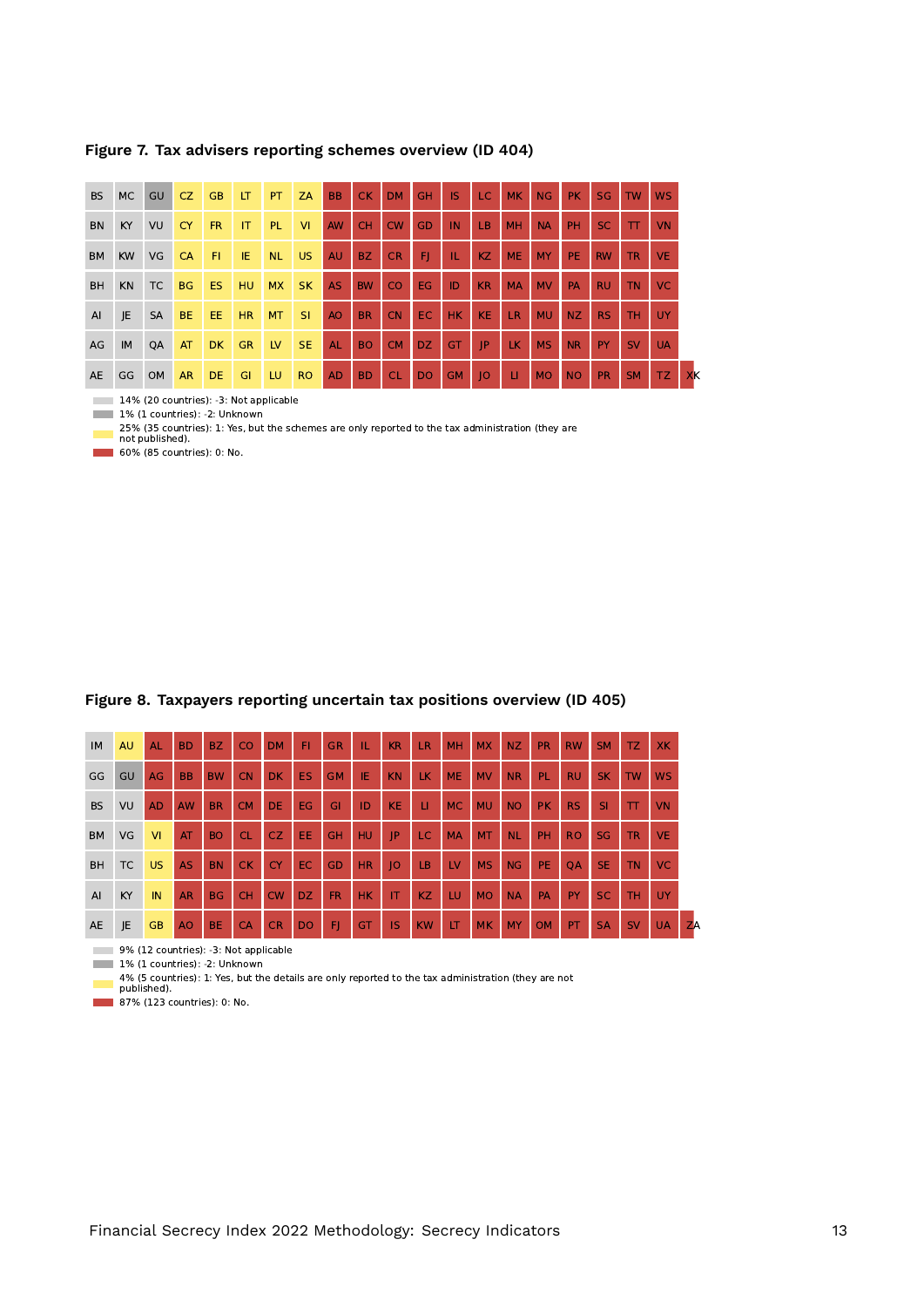| IM        | <b>AD</b> | AU        | <b>BO</b> | <b>CL</b> | CZ.       | EE        | GD        | <b>HR</b> | IT  | KZ        | LU           | <b>MO</b> | <b>NA</b> | PA        | PY        | <b>SC</b> | <b>TH</b> | <b>US</b>    | XK.       |           |
|-----------|-----------|-----------|-----------|-----------|-----------|-----------|-----------|-----------|-----|-----------|--------------|-----------|-----------|-----------|-----------|-----------|-----------|--------------|-----------|-----------|
| GG        | GU        | AT        | <b>BN</b> | <b>CK</b> | CY.       | EC.       | <b>GB</b> | HK.       | IS  | <b>KW</b> | LT.          | <b>MK</b> | <b>MY</b> | <b>OM</b> | <b>PT</b> | <b>SA</b> | <b>SV</b> | <b>UA</b>    | <b>WS</b> |           |
| <b>BS</b> | VU        | <b>AS</b> | <b>BG</b> | <b>CH</b> | <b>CW</b> | DZ.       | <b>FR</b> | <b>GT</b> | IN  | KR        | <b>LR</b>    | <b>MH</b> | <b>MX</b> | <b>NZ</b> | <b>PR</b> | <b>RW</b> | <b>SM</b> | TZ.          | <b>VN</b> |           |
| <b>BM</b> | VG        | <b>AR</b> | <b>BE</b> | <b>CA</b> | <b>CR</b> | DO.       | FI        | <b>GR</b> | т.  | <b>KN</b> | LK.          | <b>ME</b> | <b>MV</b> | <b>NR</b> | PL.       | <b>RU</b> | <b>SK</b> | <b>TW</b>    | <b>VI</b> |           |
| <b>BH</b> | TC        | <b>AO</b> | <b>BD</b> | BZ.       | CO.       | <b>DM</b> | F1        | <b>GM</b> | IE. | <b>KE</b> | $\mathbf{H}$ | <b>MC</b> | <b>MU</b> | <b>NO</b> | <b>PK</b> | <b>RS</b> | <b>SI</b> | $\mathbf{T}$ | <b>VE</b> |           |
| AI        | KY        | <b>AL</b> | BB.       | <b>BW</b> | <b>CN</b> | DK.       | ES.       | GI        | ID  | IP        | LC.          | <b>MA</b> | <b>MT</b> | <b>NL</b> | <b>PH</b> | <b>RO</b> | <b>SG</b> | <b>TR</b>    | VC.       |           |
| AE        | JE        | AG        | AW        | <b>BR</b> | <b>CM</b> | DE.       | EG.       | <b>GH</b> | HU  | O         | LB           | LV        | <b>MS</b> | <b>NG</b> | PE.       | <b>QA</b> | <b>SE</b> | <b>TN</b>    | UY.       | <b>ZA</b> |

#### **Figure 9. Tax advisers reporting uncertain tax positions overview (ID 406)**

9% (12 countries): -3: Not applicable

1% (1 countries): -2: Unknown

91% (128 countries): 0: No.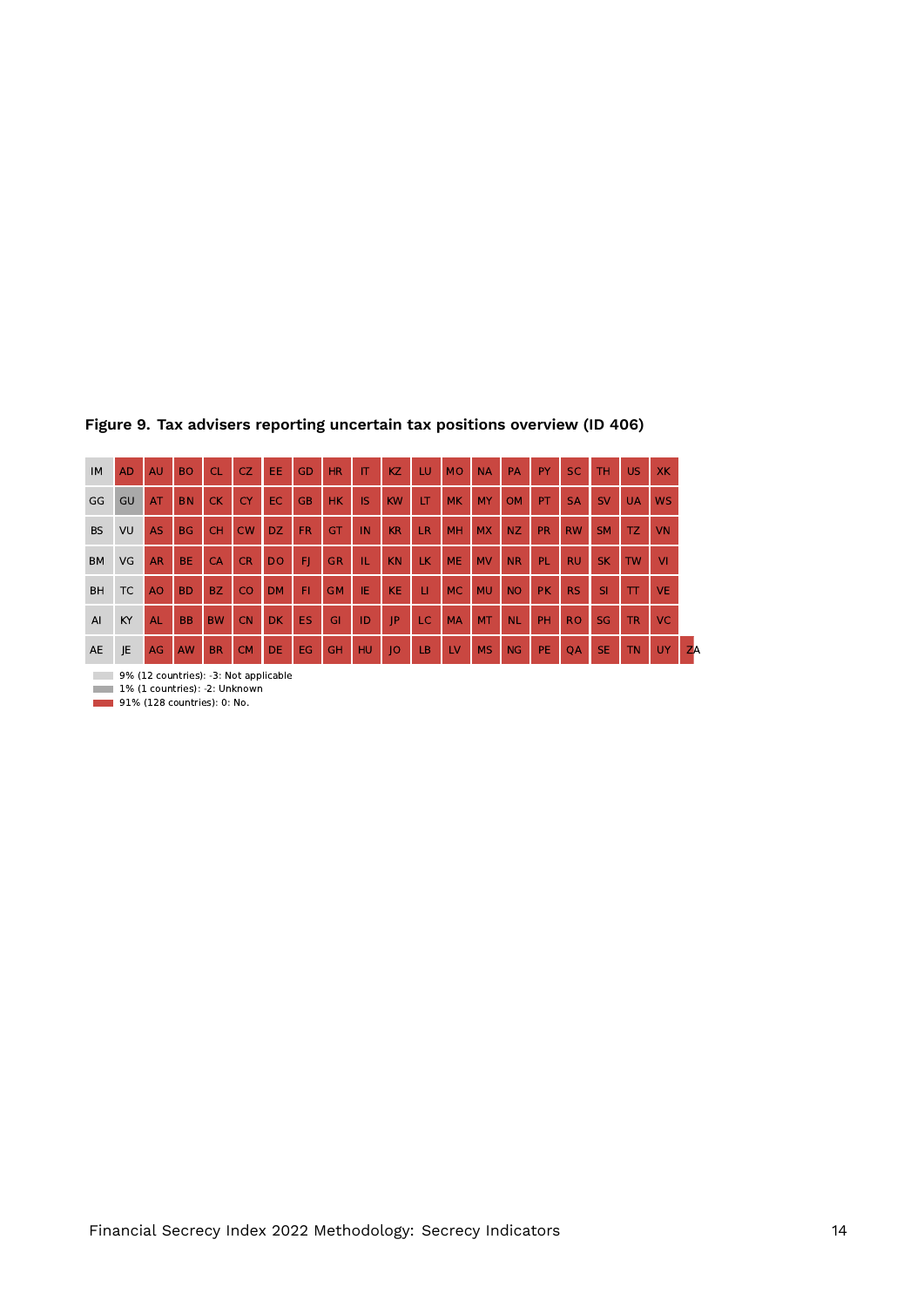| <b>Secrecy score</b>   |     | <b>ISO2: Country Name</b>   | <b>Secrecy score</b> |     | <b>ISO2: Country Name</b>      |
|------------------------|-----|-----------------------------|----------------------|-----|--------------------------------|
| 75                     |     | AD: Andorra                 | 100                  | KW: | Kuwait                         |
| 100                    | AE: | <b>United Arab Emirates</b> | 100                  | KY: | Cayman Islands                 |
| 88                     |     | AG: Antigua and Barbuda     | 88                   | KZ: | Kazakhstan                     |
| 100                    | AI: | Anguilla                    | 62                   | LB: | Lebanon                        |
| 62                     |     | AL: Albania                 | 75                   | LC: | St. Lucia                      |
| 62                     | AO: | Angola                      | 75                   | LI: | Liechtenstein                  |
| 25                     |     | AR: Argentina               | 62                   | LK: | Sri Lanka                      |
| 75                     | AS: | American Samoa              | 62                   | LR: | Liberia                        |
| 65                     | AT: | Austria                     | 40                   | LT: | Lithuania                      |
| 30                     | AU: | Australia                   | 52                   | LU: | Luxembourg                     |
| 75                     | AW: | Aruba                       | 52                   | LV: | Latvia                         |
| 62                     | BB: | <b>Barbados</b>             | 62                   | MA: | Morocco                        |
| 62                     | BD: | Bangladesh                  | 100                  | MC: | Monaco                         |
| 52                     | BE: | Belgium                     |                      |     |                                |
| 52                     | BG: | <b>Bulgaria</b>             | 62                   | ME: | Montenegro                     |
| 100                    | BH. | Bahrain                     | 100                  | MH: | Marshall Islands               |
|                        |     |                             | 62                   | MK. | North Macedonia                |
| 100                    | BM: | Bermuda                     | 75                   |     | MO: Macao                      |
| 88                     | BN. | Brunei                      | 100                  | MS: | Montserrat                     |
| 75                     | BO. | <b>Bolivia</b>              | 50                   | MT. | Malta                          |
| 50                     | BR: | Brazil                      | 50                   | MU: | Mauritius                      |
| 100                    | BS: | Bahamas                     | 75                   | MV. | Maldives                       |
| 62                     | BW. | Botswana                    | 52                   | MX: | Mexico                         |
| 88                     | BZ: | <b>Belize</b>               | 75                   | MY: | Malaysia                       |
| 25                     | CA: | Canada                      |                      |     |                                |
| 75                     | CH: | Switzerland                 | 88                   | NA: | Namibia                        |
| 100                    | CK: | Cook Islands                | 62                   | NG. | Nigeria                        |
|                        |     |                             | 40                   | NL: | Netherlands                    |
| 50                     | CL: | Chile                       | 62                   | NO: | Norway                         |
| 62                     |     | CM: Cameroon                | 75                   | NR: | Nauru                          |
| 62                     |     | CN: China                   | 50                   | NZ: | New Zealand                    |
| 62                     | CO: | Colombia                    | 88                   | OM: | Oman                           |
| 50                     | CR: | Costa Rica                  | 75                   | PA: | Panama                         |
| 75                     |     | CW: Curacao                 | 62                   | PE: |                                |
| 52                     | CY: | Cyprus                      |                      |     | Peru                           |
| 52                     | CZ: | Czechia                     | 62                   | PH: | Philippines                    |
| 62                     | DE: | Germany                     | 62                   | PK: | Pakistan                       |
| 52                     | DK: | Denmark                     | 38                   | PL: | Poland                         |
|                        |     |                             | 75                   | PR: | Puerto Rico                    |
| 62                     | DM: | Dominica                    | 25                   | PT: | Portugal                       |
| 75                     | DO: | Dominican Republic          | 62                   | PY: | Paraguay                       |
| 62                     | DZ: | Algeria                     | 88                   | QA: | Qatar                          |
| 50                     | EC: | Ecuador                     | 40                   | RO. | Romania                        |
| 65                     | EE: | Estonia                     |                      |     |                                |
| 62                     | EG: | Egypt                       | 62                   | RS: | Serbia                         |
| 40                     | ES: | Spain                       | 62                   | RU: | Russia                         |
| 40                     | FI: | Finland                     | 62                   | RW: | Rwanda                         |
| 62                     | FJ: | Fiji                        | 75                   | SA: | Saudi Arabia                   |
| 65                     | FR: | France                      | 75                   | SC: | Seychelles                     |
| 28                     |     | GB: United Kingdom          | 52                   | SE: | Sweden                         |
|                        |     |                             | 62                   | SG: | Singapore                      |
| 75                     | GD: | Grenada                     | 52                   | SI: | Slovenia                       |
| 100                    |     | GG: Guernsey                | 52                   | SK: | Slovakia                       |
| 50                     | GH. | Ghana                       | 75                   | SM: | San Marino                     |
| 65                     | GI. | Gibraltar                   |                      |     |                                |
| 62                     |     | GM. Gambia                  | 62                   | SV: | El Salvador                    |
| 40                     |     | GR: Greece                  | 100                  | TC: | Turks and Caicos Islands       |
| 62                     | GT: | Guatemala                   | 62                   | TH: | Thailand                       |
| 75                     |     | GU: Guam                    | 88                   | TN: | Tunisia                        |
| 75                     | HK: | Hong Kong                   | 62                   | TR: | Turkey                         |
| 38                     | HR: | Croatia                     | 62                   | TT: | Trinidad and Tobago            |
| 52                     |     |                             | 75                   | TW: | Taiwan                         |
|                        |     | HU: Hungary                 | 62                   | TZ: | Tanzania                       |
| 50                     | ID: | Indonesia                   | 75                   | UA: | Ukraine                        |
| 25                     | IE: | Ireland                     |                      |     |                                |
| 52                     | IL: | Israel                      | 15<br>E.             | US: | <b>United States</b>           |
| 88                     | IM: | Isle of Man                 | 62                   | UY: | Uruguay                        |
| 52                     | IN: | India                       | 75                   | VC: | St. Vincent and the Grenadines |
| 75                     | IS: | Iceland                     | 62                   | VE: | Venezuela                      |
| 52                     | IT: | Italy                       | 100                  | VG: | British Virgin Islands         |
| 100                    | JE: | lersey                      | 40                   | VI: | <b>US Virgin Islands</b>       |
| 62                     | JO: |                             | 62                   | VN: | Vietnam                        |
|                        |     | Jordan                      | 100                  | VU: | Vanuatu                        |
| 50                     | JP: | Japan                       |                      |     |                                |
| 75                     | KE: | Kenya                       | 75                   |     | WS: Samoa                      |
| 88                     | KN: | St. Kitts and Nevis         | 62                   | XK: | Kosovo                         |
| 75                     | KR: | South Korea                 | 25                   | ZA: | South Africa                   |
|                        |     |                             |                      |     |                                |
|                        |     |                             | Secrecy Score        |     |                                |
| Moderately Secretive < |     |                             |                      |     | > Extremely Secretive          |
| $0$ to $<$ 25          |     | $25$ to $< 50$              | 50 to $<$ 75         |     | 75 to 100                      |

## **Figure 10. Tax Administration Capacity: Secrecy Scores**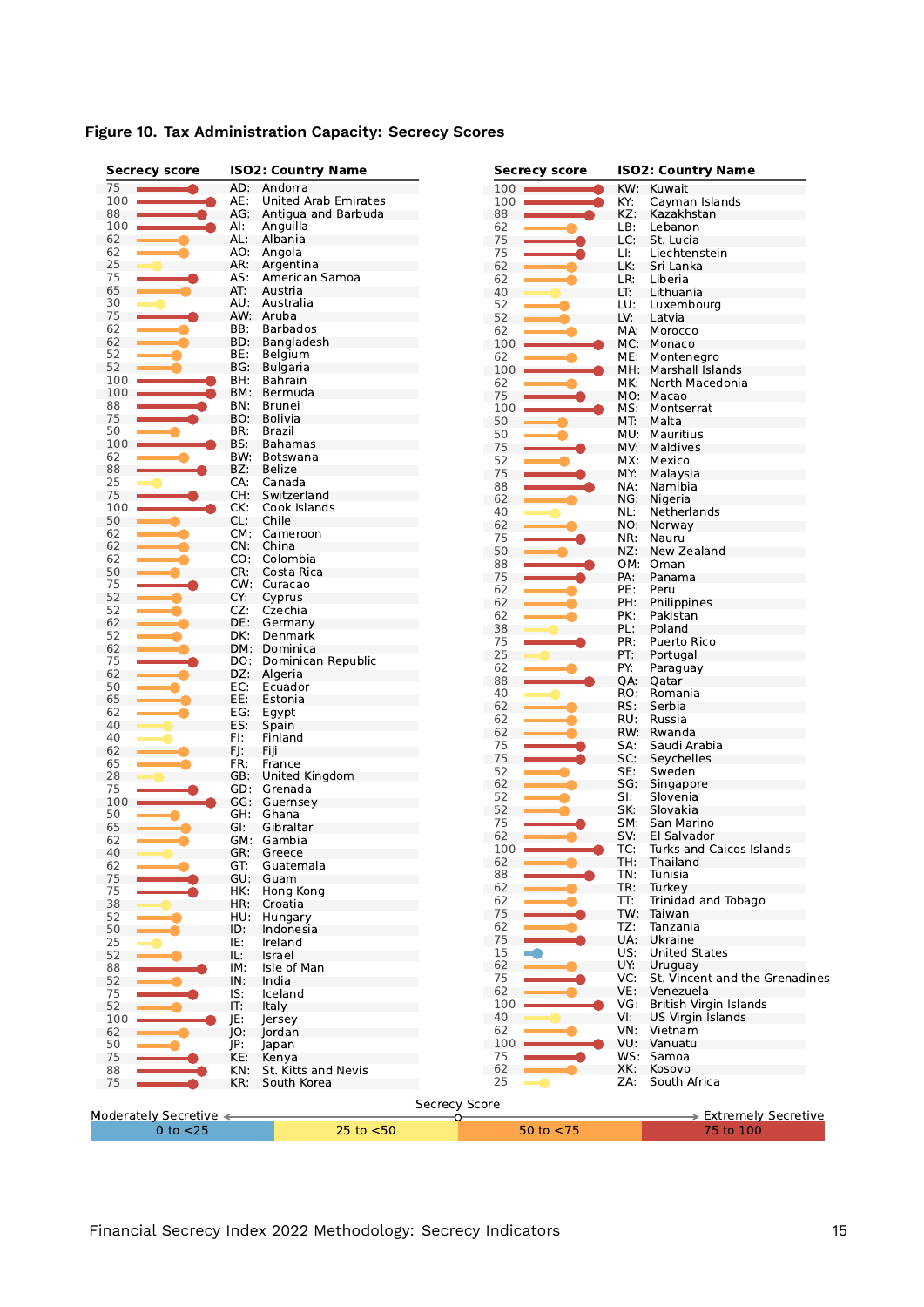<span id="page-15-19"></span>

- <span id="page-15-0"></span>[1.](#page-1-1) The reporting can be done either as part of the corporations' annual accounts or separately.
- <span id="page-15-1"></span>[2.](#page-2-0) Tax Justice Network. *TJN Survey*. 2021. URL: [http://fsi.taxjustice.net/fsi2022/TJN- Survey- 2021.pdf](http://fsi.taxjustice.net/fsi2022/TJN-Survey-2021.pdf) (visited on 11/05/2022).
- <span id="page-15-2"></span>[3.](#page-2-1) OECD. *Tax Administration 2021: Comparative Information on OECD and Other Advanced and Emerging Economies*. OECD, 2021. URL: [https://read.oecd- ilibrary.org/taxation/tax- administration- 2021\\_](https://read.oecd-ilibrary.org/taxation/tax-administration-2021_cef472b9-en) [cef472b9-en](https://read.oecd-ilibrary.org/taxation/tax-administration-2021_cef472b9-en) (visited on 22/04/2022).
- <span id="page-15-3"></span>[4.](#page-2-2) OECD. *Tax Identification Numbers*. URL: [https : / / www . oecd . org / tax / automatic - exchange / crs](https://www.oecd.org/tax/automatic-exchange/crs-implementation-and-assistance/tax-identification-numbers/)  [implementation-and-assistance/tax-identification-numbers/](https://www.oecd.org/tax/automatic-exchange/crs-implementation-and-assistance/tax-identification-numbers/) (visited on 08/05/2022).
- <span id="page-15-14"></span><span id="page-15-4"></span>[5.](#page-2-3) OECD. *Mandatory Disclosure Rules, Action 12 - 2015 Final Report*. Paris: OECD Publishing, 2015. URL: [https://www.oecd-ilibrary.org/docserver/9789264241442-en.pdf?expires=1558684255&id=id&accname=](https://www.oecd-ilibrary.org/docserver/9789264241442-en.pdf?expires=1558684255&id=id&accname=guest&checksum=AD69BFF7976DA14EC68E1CD7708DB17B) [guest&checksum=AD69BFF7976DA14EC68E1CD7708DB17B](https://www.oecd-ilibrary.org/docserver/9789264241442-en.pdf?expires=1558684255&id=id&accname=guest&checksum=AD69BFF7976DA14EC68E1CD7708DB17B) (visited on 06/05/2022).
- <span id="page-15-5"></span>[6.](#page-2-4) IBFD. *Tax Research Platform: Country Surveys, Country Analyses, Country Key Features*. 2019. URL: <https://research.ibfd.org/> (visited on 03/05/2022).
- <span id="page-15-13"></span><span id="page-15-6"></span>[7.](#page-3-0) OECD. *Tax Administration 2015: Comparative Information on OECD and Other Advanced and Emerging Economies.* Paris, 2015. URL: [https://read.oecd- ilibrary.org/taxation/tax- administration- 2015\\_tax\\_](https://read.oecd-ilibrary.org/taxation/tax-administration-2015_tax_admin-2015-en) [admin-2015-en](https://read.oecd-ilibrary.org/taxation/tax-administration-2015_tax_admin-2015-en) (visited on 07/05/2022).
- <span id="page-15-17"></span><span id="page-15-16"></span><span id="page-15-15"></span><span id="page-15-7"></span>[8.](#page-3-1) Regarding individuals, see:. $25$  With respect to companies, see:. $26$  And:. $27$
- <span id="page-15-8"></span>[9.](#page-4-0) Waziona Ligomeka. *Assessing the Performance of African Tax Administrations: A Malawian Puzzle*. IDS, Sept. 2019. URL: [https : / / opendocs . ids . ac . uk / opendocs / handle / 20 . 500 . 12413 / 14699](https://opendocs.ids.ac.uk/opendocs/handle/20.500.12413/14699) (visited on 20/04/2022).
- <span id="page-15-9"></span>[10.](#page-4-1) OECD, *[Tax Administration 2015](#page-15-13)*.
- <span id="page-15-18"></span><span id="page-15-10"></span>[11.](#page-4-2) Leyla Ates. *More Transparency Rules, Less Tax Avoidance*. Nov. 2018. URL: [https://progressivepost.eu/](https://progressivepost.eu/debates/more-transparency-rules-less-tax-avoidance/%20) [debates/more-transparency-rules-less-tax-avoidance/%20](https://progressivepost.eu/debates/more-transparency-rules-less-tax-avoidance/%20) (visited on 07/05/2022).
- <span id="page-15-11"></span>[12.](#page-4-3) *Reportable Tax Position Schedule Instructions 2020*. 2020. URL: [https : / / www . ato . gov . au / Forms /](https://www.ato.gov.au/Forms/Reportable-tax-position-schedule-instructions-2020/) [Reportable-tax-position-schedule-instructions-2020/](https://www.ato.gov.au/Forms/Reportable-tax-position-schedule-instructions-2020/) (visited on 06/05/2022).
- <span id="page-15-12"></span>[13.](#page-5-0) OECD, *[Mandatory Disclosure Rules, Action 12 - 2015 Final Report](#page-15-14)*, p.23.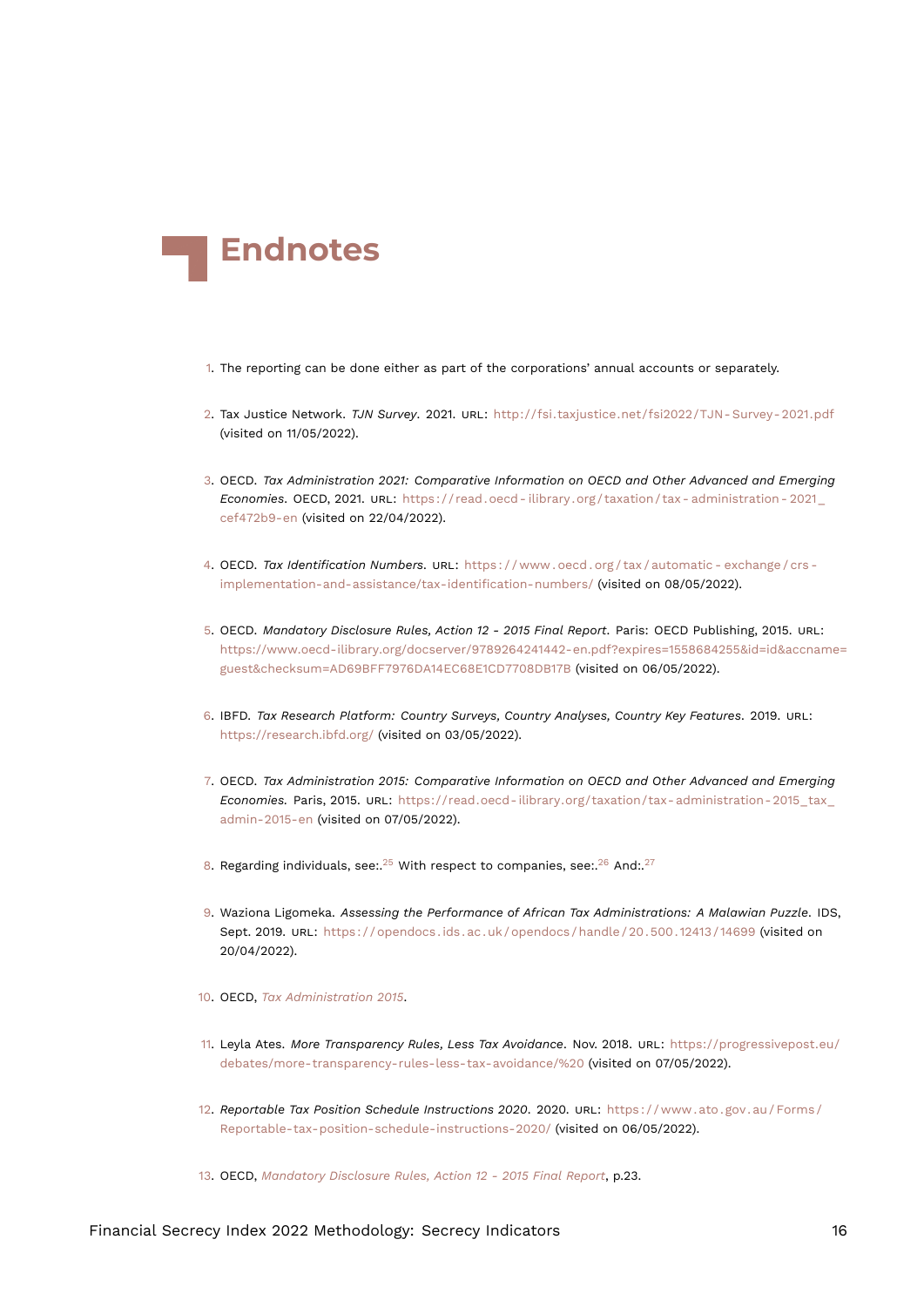- <span id="page-16-17"></span><span id="page-16-0"></span>[14.](#page-5-1) ICIJ. *Luxembourg Leaks: Global Companies' Secrets Exposed*. 2014. URL: <https://www.icij.org/investigations/luxembourg-leaks/> (visited on 03/05/2022).
- <span id="page-16-1"></span>[15.](#page-5-2) ICIJ. *The Panama Papers: Exposing the Rogue Offshore Finance Industry*. 2018. URL: [https://www.icij.](https://www.icij.org/investigations/panama-papers/) [org/investigations/panama-papers/](https://www.icij.org/investigations/panama-papers/) (visited on 03/05/2022).
- <span id="page-16-2"></span>[16.](#page-5-3) European Commission. *State Aid Cases*. Jan. 2019. URL: [https://ec.europa.eu/competition/state\\_aid/](https://ec.europa.eu/competition/state_aid/register/) [register/](https://ec.europa.eu/competition/state_aid/register/) (visited on 03/05/2022).
- <span id="page-16-13"></span><span id="page-16-3"></span>[17.](#page-5-4)  $^{28}$  $^{28}$  $^{28}$  The Directive, in force since 25 June 2018, requires the automatic exchange of information on cross-border arrangements among other EU members through a central directory. There is a similar database within the OECD called the aggressive tax planning depository; however, it is only available to the members of the Aggressive Tax Planning Expert Group, which is a sub-group of OECD Working Party No. 11. The directive aims to create a level playing field for all EU member countries in terms of access to such relevant information. For further information see, $29$  and. $30$
- <span id="page-16-15"></span><span id="page-16-14"></span><span id="page-16-4"></span>[18.](#page-5-5) 'European Union: Government and Institution Measures in Response to COVID-19 (Taxation Measures)'. *KPMG* (Nov. 2020). URL: [https : / / home . kpmg / xx / en / home / insights / 2020 / 04 / european - union](https://home.kpmg/xx/en/home/insights/2020/04/european-union-government-and-institution-measures-in-response-to-covid.html)  [government-and-institution-measures-in-response-to-covid.html](https://home.kpmg/xx/en/home/insights/2020/04/european-union-government-and-institution-measures-in-response-to-covid.html) (visited on 07/05/2022).
- <span id="page-16-5"></span>[19.](#page-5-6) John G. Rienstra. *United States - Corporate Taxation*. International Bureau of Fiscal Documentation, Jan. 2021. URL: [https://research.ibfd.org/#/doc?url=/linkresolver/static/cta\\_us](https://research.ibfd.org/#/doc?url=/linkresolver/static/cta_us) (visited on 06/05/2022).
- <span id="page-16-6"></span>[20.](#page-5-7) OECD, *[Mandatory Disclosure Rules, Action 12 - 2015 Final Report](#page-15-14)*.
- <span id="page-16-7"></span>[21.](#page-6-1) For example, Portugal obliges both intermediaries and taxpayers to report on certain tax avoidance schemes. Article 15 of the Portuguese Decree Law No. 29/2008 also requires the Portuguese fiscal authority to publicly disclose the reported schemes which are considered abusive by Portuguese authorities. However, as of October 2021, we were not able to find an online database of those schemes. For more information, see.<sup>[31](#page-17-4)</sup>
- <span id="page-16-16"></span><span id="page-16-8"></span>[22.](#page-6-2) OECD iLibrary. *Co-Operative Tax Compliance: Building Better Tax Control Frameworks*. 2016. URL: [http:](http://dx.doi.org/10.1787/9789264253384-en) [//dx.doi.org/10.1787/9789264253384-en](http://dx.doi.org/10.1787/9789264253384-en) (visited on 06/05/2022).
- <span id="page-16-9"></span>[23.](#page-6-3) PricewaterhouseCoopers. *IFRIC 23 - Putting some certainty into uncertain tax positions*. 2021. URL: [https://www.pwc.com/ph/en/accounting- buzz/accounting- client- advisory- letters/ifric- 23](https://www.pwc.com/ph/en/accounting-buzz/accounting-client-advisory-letters/ifric-23-putting-some-certainty-into-uncertain-tax-positions.html) [putting-some-certainty-into-uncertain-tax-positions.html](https://www.pwc.com/ph/en/accounting-buzz/accounting-client-advisory-letters/ifric-23-putting-some-certainty-into-uncertain-tax-positions.html) (visited on 06/05/2022).
- <span id="page-16-10"></span>[24.](#page-6-4) *Prudence and IFRS*. ACCA, 2014. URL: [http://www.accaglobal.com/content/dam/acca/global/PDF](http://www.accaglobal.com/content/dam/acca/global/PDF-technical/financial-reporting/tech-tp-prudence.pdf)[technical/financial-reporting/tech-tp-prudence.pdf](http://www.accaglobal.com/content/dam/acca/global/PDF-technical/financial-reporting/tech-tp-prudence.pdf) (visited on 06/05/2022).
- <span id="page-16-11"></span>[25.](#page-15-15) Gabriel Zucman et al. *Tax Evasion and Inequality*. 2017. URL: [https://gabriel-zucman.eu/files/AJZ2017.](https://gabriel-zucman.eu/files/AJZ2017.pdf) [pdf](https://gabriel-zucman.eu/files/AJZ2017.pdf) (visited on 08/05/2022).
- <span id="page-16-12"></span>[26.](#page-15-16) Heinz Gebhardt and Lars-HR Siemers. 'Volkswirtschaftliche Diskussionsbeiträge Discussion Papers in Economics' (2016). URL: https://www.researchgate.net/profile/Heinz\_Gebhardt/publication/ [313420303\\_Die\\_relative\\_Steuerbelastung\\_mittelstandischer\\_Kapitalgesellschaften\\_Evidenz\\_von\\_](https://www.researchgate.net/profile/Heinz_Gebhardt/publication/313420303_Die_relative_Steuerbelastung_mittelstandischer_Kapitalgesellschaften_Evidenz_von_handelsbilanziellen_Mikrodaten/links/5899d5a9a6fdcc32dbdeaccd/Die-relative-Steuerbelastung-mittelstaendischer-Kapitalgesellschaften-Evidenz-von-handelsbilanziellen-Mikrodaten.pdf) [handelsbilanziellen\\_Mikrodaten/links/5899d5a9a6fdcc32dbdeaccd/Die- relative- Steuerbelastung](https://www.researchgate.net/profile/Heinz_Gebhardt/publication/313420303_Die_relative_Steuerbelastung_mittelstandischer_Kapitalgesellschaften_Evidenz_von_handelsbilanziellen_Mikrodaten/links/5899d5a9a6fdcc32dbdeaccd/Die-relative-Steuerbelastung-mittelstaendischer-Kapitalgesellschaften-Evidenz-von-handelsbilanziellen-Mikrodaten.pdf)[mittelstaendischer-Kapitalgesellschaften-Evidenz-von-handelsbilanziellen-Mikrodaten.pdf](https://www.researchgate.net/profile/Heinz_Gebhardt/publication/313420303_Die_relative_Steuerbelastung_mittelstandischer_Kapitalgesellschaften_Evidenz_von_handelsbilanziellen_Mikrodaten/links/5899d5a9a6fdcc32dbdeaccd/Die-relative-Steuerbelastung-mittelstaendischer-Kapitalgesellschaften-Evidenz-von-handelsbilanziellen-Mikrodaten.pdf) (visited on 03/05/2022).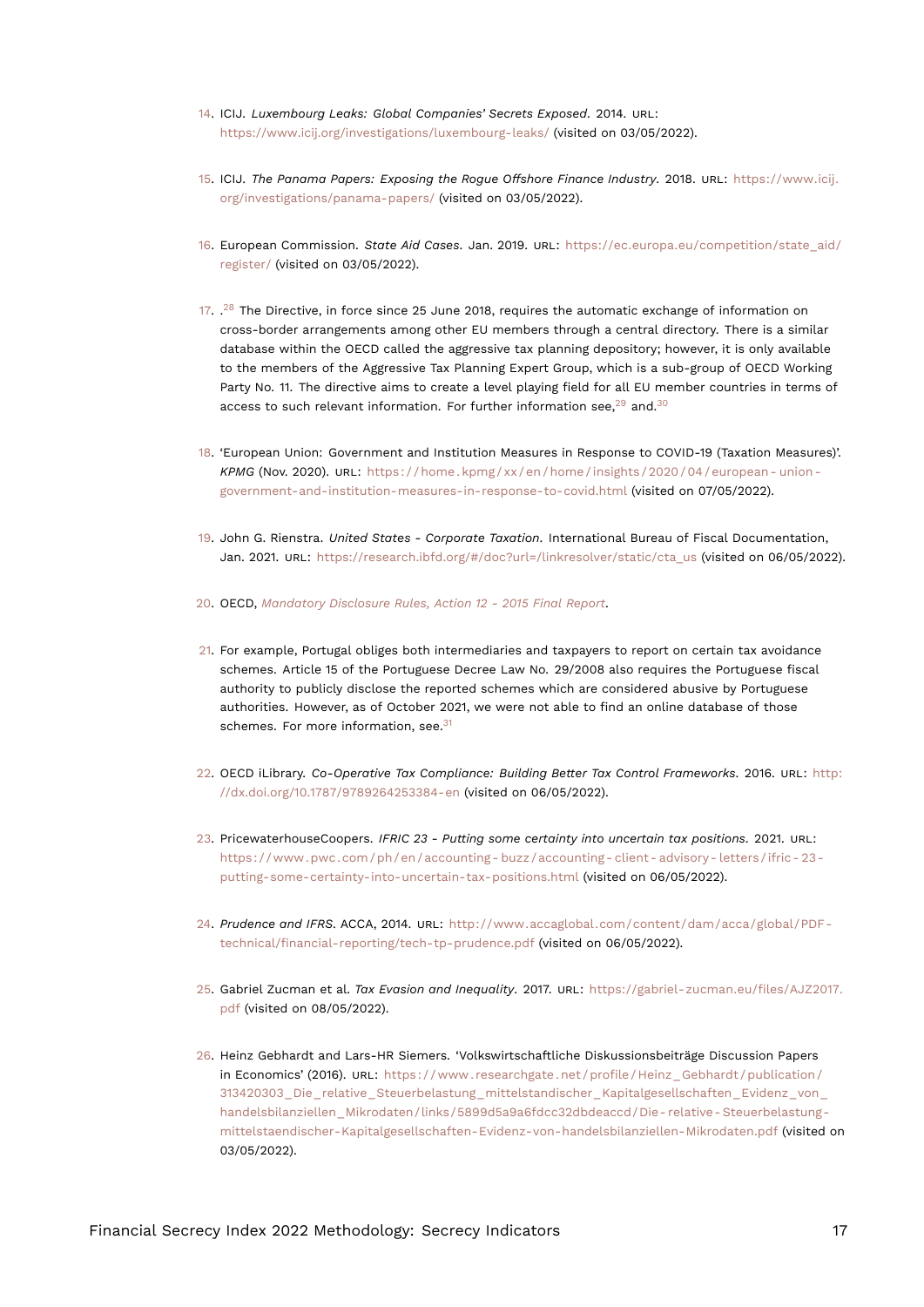- <span id="page-17-5"></span><span id="page-17-0"></span>[27.](#page-15-17) Peter Egger et al. 'Saving Taxes through Foreign Plant Ownership'. *Journal of International Economics*, 81(1) (May 2010), pp. 99–108. URL: <http://linkinghub.elsevier.com/retrieve/pii/S0022199609001573> (visited on 03/05/2022).
- <span id="page-17-1"></span>[28.](#page-16-13) Council of the European Union. *Council Directive 2018/822/EU of 25 May 2018 Amending Directive 2011/16/EU as Regards Mandatory Automatic Exchange of Information in the Field of Taxation in Relation to Reportable Cross-Border Arrangements*. June 2018. URL: <https://eur-lex.europa.eu/legal-content/EN/TXT/?uri=celex%3A32018L0822> (visited on 07/05/2022).
- <span id="page-17-2"></span>[29.](#page-16-14) Organisation for Economic Co-operation and Development. *Co-Operation and Exchange of Information on ATP*. 2021. URL: [http://www.oecd.org/ctp/aggressive/co-operation-and-exchange-of-information](http://www.oecd.org/ctp/aggressive/co-operation-and-exchange-of-information-on-atp.htm)[on-atp.htm](http://www.oecd.org/ctp/aggressive/co-operation-and-exchange-of-information-on-atp.htm) (visited on 06/05/2022).
- <span id="page-17-3"></span>[30.](#page-16-15) Ates, *[More Transparency Rules, Less Tax Avoidance](#page-15-18)*.
- <span id="page-17-4"></span>[31.](#page-16-16) *Portal Das Finanças: Destaques*. Mar. 2021. URL: [https : / / info . portaldasfinancas . gov . pt / pt / Pages / homepage . aspx](https://info.portaldasfinancas.gov.pt/pt/Pages/homepage.aspx) (visited on 06/05/2022); Ana Valente Vieira. *Portugal - Corporate Taxation*. International Bureau of Fiscal Documentation, Nov. 2020. URL: [https://research.ibfd.org/#/doc?url=/linkresolver/static/cta\\_pt](https://research.ibfd.org/#/doc?url=/linkresolver/static/cta_pt) (visited on 05/03/2021).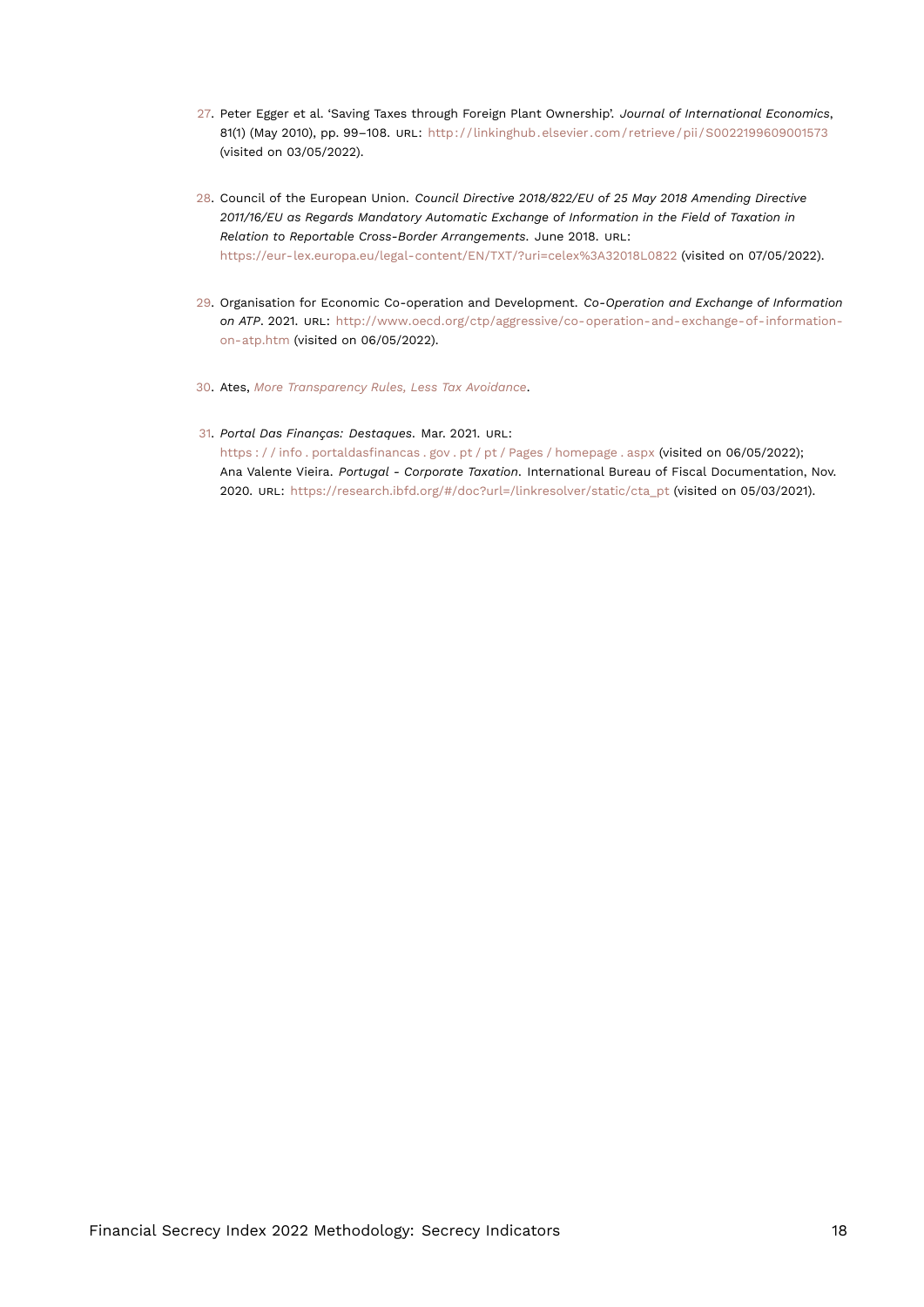# **Bibliography**

- Ates, Leyla. *More Transparency Rules, Less Tax Avoidance*. Nov. 2018. URL: [https://progressivepost.eu/debates/more-transparency-rules-less-tax](https://progressivepost.eu/debates/more-transparency-rules-less-tax-avoidance/%20)[avoidance/%20](https://progressivepost.eu/debates/more-transparency-rules-less-tax-avoidance/%20) (visited on 07/05/2022) (cit. on pp. [16,](#page-15-19) [18\)](#page-17-5).
- Council of the European Union. *Council Directive 2018/822/EU of 25 May 2018 Amending Directive 2011/16/EU as Regards Mandatory Automatic Exchange of Information in the Field of Taxation in Relation to Reportable Cross-Border Arrangements*. June 2018. URL:

<https://eur-lex.europa.eu/legal-content/EN/TXT/?uri=celex%3A32018L0822> (visited on 07/05/2022) (cit. on p. [18\)](#page-17-5).

- Egger, Peter, Eggert, Wolfgang and Winner, Hannes. 'Saving Taxes through Foreign Plant Ownership'. *Journal of International Economics*, 81(1) (May 2010). URL: <http://linkinghub.elsevier.com/retrieve/pii/S0022199609001573> (visited on 03/05/2022) (cit. on p. [18](#page-17-5)).
- European Commission. *State Aid Cases*. Jan. 2019. URL: [https://ec.europa.eu/competition/state\\_aid/register/](https://ec.europa.eu/competition/state_aid/register/) (visited on 03/05/2022) (cit. on p. [17](#page-16-17)).
- 'European Union: Government and Institution Measures in Response to COVID-19 (Taxation Measures)'. *KPMG* (Nov. 2020). URL:

[https://home.kpmg/xx/en/home/insights/2020/04/european-union](https://home.kpmg/xx/en/home/insights/2020/04/european-union-government-and-institution-measures-in-response-to-covid.html)[government-and-institution-measures-in-response-to-covid.html](https://home.kpmg/xx/en/home/insights/2020/04/european-union-government-and-institution-measures-in-response-to-covid.html) (visited on 07/05/2022) (cit. on p. [17](#page-16-17)).

Gebhardt, Heinz and Siemers, Lars-HR. 'Volkswirtschaftliche Diskussionsbeiträge Discussion Papers in Economics' (2016). URL:

[https://www.researchgate.net/profile/Heinz\\_Gebhardt/publication/313420303\\_](https://www.researchgate.net/profile/Heinz_Gebhardt/publication/313420303_Die_relative_Steuerbelastung_mittelstandischer_Kapitalgesellschaften_Evidenz_von_handelsbilanziellen_Mikrodaten/links/5899d5a9a6fdcc32dbdeaccd/Die-relative-Steuerbelastung-mittelstaendischer-Kapitalgesellschaften-Evidenz-von-handelsbilanziellen-Mikrodaten.pdf) Die relative Steuerbelastung mittelstandischer Kapitalgesellschaften Evidenz [von\\_handelsbilanziellen\\_Mikrodaten/links/5899d5a9a6fdcc32dbdeaccd/Die](https://www.researchgate.net/profile/Heinz_Gebhardt/publication/313420303_Die_relative_Steuerbelastung_mittelstandischer_Kapitalgesellschaften_Evidenz_von_handelsbilanziellen_Mikrodaten/links/5899d5a9a6fdcc32dbdeaccd/Die-relative-Steuerbelastung-mittelstaendischer-Kapitalgesellschaften-Evidenz-von-handelsbilanziellen-Mikrodaten.pdf)[relative-Steuerbelastung-mittelstaendischer-Kapitalgesellschaften-Evidenz](https://www.researchgate.net/profile/Heinz_Gebhardt/publication/313420303_Die_relative_Steuerbelastung_mittelstandischer_Kapitalgesellschaften_Evidenz_von_handelsbilanziellen_Mikrodaten/links/5899d5a9a6fdcc32dbdeaccd/Die-relative-Steuerbelastung-mittelstaendischer-Kapitalgesellschaften-Evidenz-von-handelsbilanziellen-Mikrodaten.pdf)[von-handelsbilanziellen-Mikrodaten.pdf](https://www.researchgate.net/profile/Heinz_Gebhardt/publication/313420303_Die_relative_Steuerbelastung_mittelstandischer_Kapitalgesellschaften_Evidenz_von_handelsbilanziellen_Mikrodaten/links/5899d5a9a6fdcc32dbdeaccd/Die-relative-Steuerbelastung-mittelstaendischer-Kapitalgesellschaften-Evidenz-von-handelsbilanziellen-Mikrodaten.pdf) (visited on 03/05/2022) (cit. on p. [17](#page-16-17)).

IBFD. *Tax Research Platform: Country Surveys, Country Analyses, Country Key Features*. 2019. URL: <https://research.ibfd.org/> (visited on 03/05/2022) (cit. on p. [16\)](#page-15-19).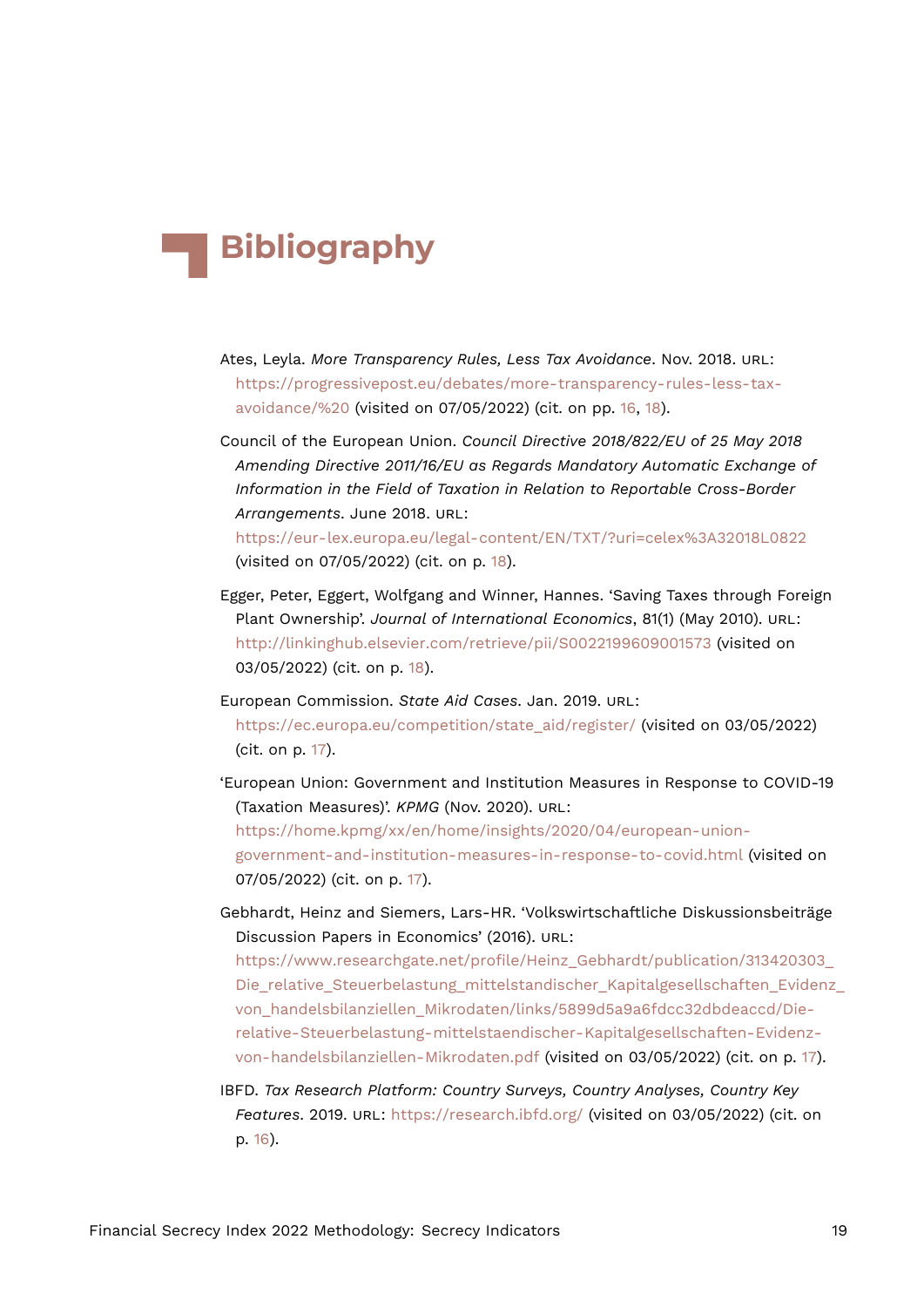- ICIJ. *Luxembourg Leaks: Global Companies' Secrets Exposed*. 2014. URL: <https://www.icij.org/investigations/luxembourg-leaks/> (visited on 03/05/2022) (cit. on p. [17](#page-16-17)).
- *The Panama Papers: Exposing the Rogue Offshore Finance Industry*. 2018. URL: <https://www.icij.org/investigations/panama-papers/> (visited on 03/05/2022) (cit. on p. [17](#page-16-17)).
- Ligomeka, Waziona. *Assessing the Performance of African Tax Administrations: A Malawian Puzzle*. IDS, Sept. 2019. URL: <https://opendocs.ids.ac.uk/opendocs/handle/20.500.12413/14699> (visited on 20/04/2022) (cit. on p. [16\)](#page-15-19).
- OECD. *Mandatory Disclosure Rules, Action 12 2015 Final Report*. Paris: OECD Publishing, 2015. URL: [https://www.oecd-ilibrary.org/docserver/9789264241442](https://www.oecd-ilibrary.org/docserver/9789264241442-en.pdf?expires=1558684255&id=id&accname=guest&checksum=AD69BFF7976DA14EC68E1CD7708DB17B) [en.pdf?expires=1558684255&id=id&accname=guest&checksum=](https://www.oecd-ilibrary.org/docserver/9789264241442-en.pdf?expires=1558684255&id=id&accname=guest&checksum=AD69BFF7976DA14EC68E1CD7708DB17B) [AD69BFF7976DA14EC68E1CD7708DB17B](https://www.oecd-ilibrary.org/docserver/9789264241442-en.pdf?expires=1558684255&id=id&accname=guest&checksum=AD69BFF7976DA14EC68E1CD7708DB17B) (visited on 06/05/2022) (cit. on pp. [16,](#page-15-19) [17](#page-16-17)).
- *Tax Administration 2015: Comparative Information on OECD and Other Advanced and Emerging Economies.* Paris, 2015. URL: [https://read.oecd](https://read.oecd-ilibrary.org/taxation/tax-administration-2015_tax_admin-2015-en)ilibrary.org/taxation/tax-administration-2015 tax admin-2015-en (visited on 07/05/2022) (cit. on p. [16\)](#page-15-19).
- *Tax Administration 2021: Comparative Information on OECD and Other Advanced and Emerging Economies*. OECD, 2021. URL: [https://read.oecd-ilibrary.org/taxation/tax-administration-2021\\_cef472b9-en](https://read.oecd-ilibrary.org/taxation/tax-administration-2021_cef472b9-en) (visited on 22/04/2022) (cit. on p. [16](#page-15-19)).
- *Tax Identification Numbers*. URL: [https://www.oecd.org/tax/automatic](https://www.oecd.org/tax/automatic-exchange/crs-implementation-and-assistance/tax-identification-numbers/)[exchange/crs-implementation-and-assistance/tax-identification-numbers/](https://www.oecd.org/tax/automatic-exchange/crs-implementation-and-assistance/tax-identification-numbers/) (visited on 08/05/2022) (cit. on p. [16\)](#page-15-19).
- OECD iLibrary. *Co-Operative Tax Compliance: Building Better Tax Control Frameworks*. 2016. URL: <http://dx.doi.org/10.1787/9789264253384-en> (visited on 06/05/2022) (cit. on p. [17](#page-16-17)).
- Organisation for Economic Co-operation and Development. *Co-Operation and Exchange of Information on ATP*. 2021. URL: [http://www.oecd.org/ctp/aggressive/co-operation-and-exchange-of](http://www.oecd.org/ctp/aggressive/co-operation-and-exchange-of-information-on-atp.htm)[information-on-atp.htm](http://www.oecd.org/ctp/aggressive/co-operation-and-exchange-of-information-on-atp.htm) (visited on 06/05/2022) (cit. on p. [18\)](#page-17-5).
- *Portal Das Finanças: Destaques*. Mar. 2021. URL: <https://info.portaldasfinancas.gov.pt/pt/Pages/homepage.aspx> (visited on 06/05/2022) (cit. on p. [18\)](#page-17-5).
- PricewaterhouseCoopers. *IFRIC 23 Putting some certainty into uncertain tax positions*. 2021. URL:

[https://www.pwc.com/ph/en/accounting-buzz/accounting-client-advisory](https://www.pwc.com/ph/en/accounting-buzz/accounting-client-advisory-letters/ifric-23-putting-some-certainty-into-uncertain-tax-positions.html)[letters/ifric-23-putting-some-certainty-into-uncertain-tax-positions.html](https://www.pwc.com/ph/en/accounting-buzz/accounting-client-advisory-letters/ifric-23-putting-some-certainty-into-uncertain-tax-positions.html) (visited on 06/05/2022) (cit. on p. [17](#page-16-17)).